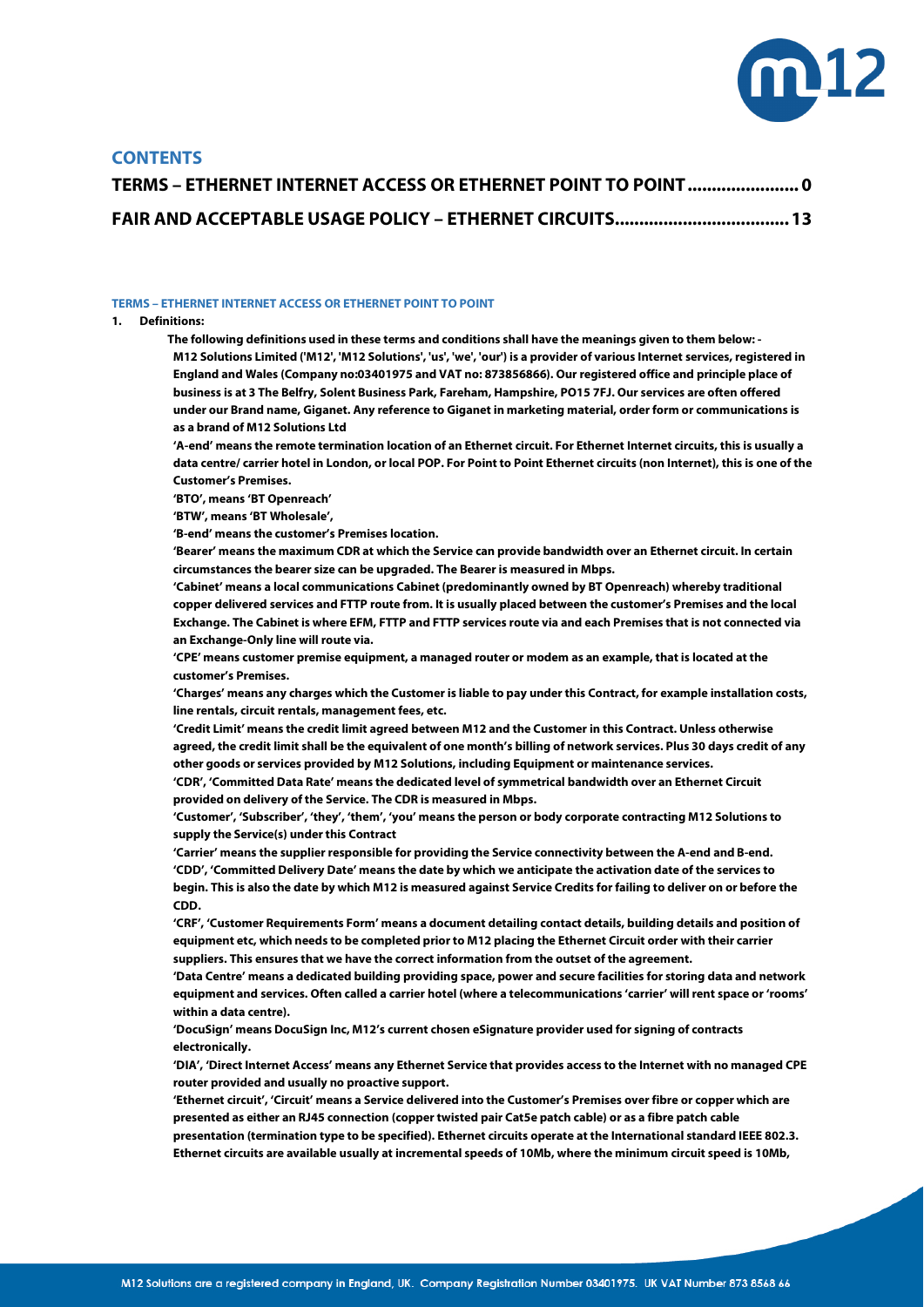

**and the maximum will be multi gigabit Ethernet circuits. All CityFibre services resold by M12 are considered to be Ethernet Services.**

**'Equipment' means any Equipment or products supplied by M12 to the Customer as part of the Service such as CPE, routers, modems and associated cables, fibre and filter(s).**

**'EFM', 'Ethernet in the First Mile', means a Service that utilises multiple copper pairs to deliver symmetrical Ethernet connectivity using the abundance of ordinary copper lines for delivery.**

**'Exchange' means the BT Exchange for which communication services are routed back to from the customer's premises.**

**'ECCs', 'Excess Construction Charges' are when M12 or their third party decree that the installation costs originally quoted (or which were included over the term if these costs are amortised) are not enough to cover the actual cost of the installation works. Such costs are known as Excess Construction Charges (ECCs), and these fees (where applicable) will be notified to the Customer post site survey.**

**ECCs under £200 for TTB EFM (2-pair) and £400 for TTB EFM (4-pair) will be automatically accepted by the supplier and M12. M12 will attempt to notify the Order Contact of this information as soon as it is defined. Adjustments to billing in accordance with these terms and conditions may occur any time after the post site survey.**

**ECCs above £200 (2-pair) and £400 (4-pair) will follow the standard process explained**

**'Fibre' means an optical fibre connection either from the Exchange to the customer's premises, or from the local green cabinet to the customer's premises.**

**'Goods' means any Equipment.**

**'FTTC', 'Fibre to the Cabinet' means a technology whereby the nearest Cabinet is connected to the Exchange by Fibre, and then the connection from the Cabinet to the customer's Premises is routed using copper.**

**'FTTP', 'Fibre to the Premises' means a technology whereby Fibre is used to connection to the Premises via a Cabinet and the Cabinet is also connected by Fibre to the Exchange.**

**'IP address' mean the unique Internet Protocol address assigned to your connection.**

**'LAN', 'Local Area Network' means the customer's private local area network.**

**'Layer Two' means the data layer link in the OSI model of computer networking.**

**'Local fault' means a non-hardware related fault. For instance, performance related issues where a 'physical' equipment fault has been eliminated as a possible cause.**

**'MBORC' means Matter Beyond Our Reasonable Control including Force Majeure events as defined in claus[e 14.](#page-11-0) 'Mb/s', 'Mbps', 'megabits per second' means a term used to describe how much data can be sent across a Circuit in a given time. 1 megabit = 106 bits = 1000000 bits = 1000 kilobits.**

**'Minimum Notice' means the notice required to terminate the relevant Service.**

**'Minimum Period', 'Minimum Term' means the minimum period/term for the supply of the relevant service. 'Monthly Recurring Charges', 'MRC' means any recurring monthly Charges for the Service.**

**'NTE', 'Network Termination Equipment' means a communications device that is typically installed, owned,** 

**operated and supported by the Carrier that typically terminates the Service at the A-end and/or B-end of the Service. Any CPE devices typically plug into this NTE as their gateway.**

**'MIA', 'Managed Internet Access' means any Ethernet Service that provides access to the Internet through a managed CPE router and whose Service is proactively monitored and supported.**

**'Physical faults' means a fault arising from the discovery of faulty hardware. Physical faults are usually those where no data rates can be achieved.**

**'Prices' means the prices for the relevant Service as amended by M12 Solutions from time to time.**

**'Property', 'Premises' means the Customer's Property or Premises at which any Equipment shall be installed (and programmed) if necessary and/or the Service provided.** 

**'Point to Point' means a Service that delivers Ethernet layer two connectivity between Point A and Point B and provides no Internet access.**

**'POP', 'Point of Presence' is a node within the M12 or its supplier's network, sited within a data centre. It is the local point within the network, to where Internet circuits are terminated at the A-end.**

**'OSI model' means the Open Standards Interconnection model and is a prescription of characterising and standardising the functions of a communications system in terms of abstraction layers.**

**'RIPE NCC' means Réseaux IP Européens Network Coordination Centre, the body responsible for administering IP addresses within Europe, the Middle East and parts of central Asia.**

**'Service', 'Services' or 'Circuit' means the supply, connection and provision of the M12 Ethernet connection. The Ethernet connection method may include access by fibre optic or copper and it may or may not provide access to the Internet as it may be a DIA, MIA or Point to Point.**

**'Service Credit' means a full or partial credit against any Service charges.**

**'M12's Supplier' means the direct supplier to M12 for any Ethernet circuits and managed Internet services. 'SLA', 'Service Level Agreement' means service level agreement as in claus[e 4](#page-4-0) of this document or such other service level agreement which is agreed in writing between the parties from time to time.**

**'TRFS', 'Target Ready for Service' means the initial date which is supplied by the M12 provisioning team as the estimation for an activation date. This is not a binding date, nor is it a CDD, and should be used as a guide only as to the likely activation date. The TRFS is based on standard lead times and may vary post survey.**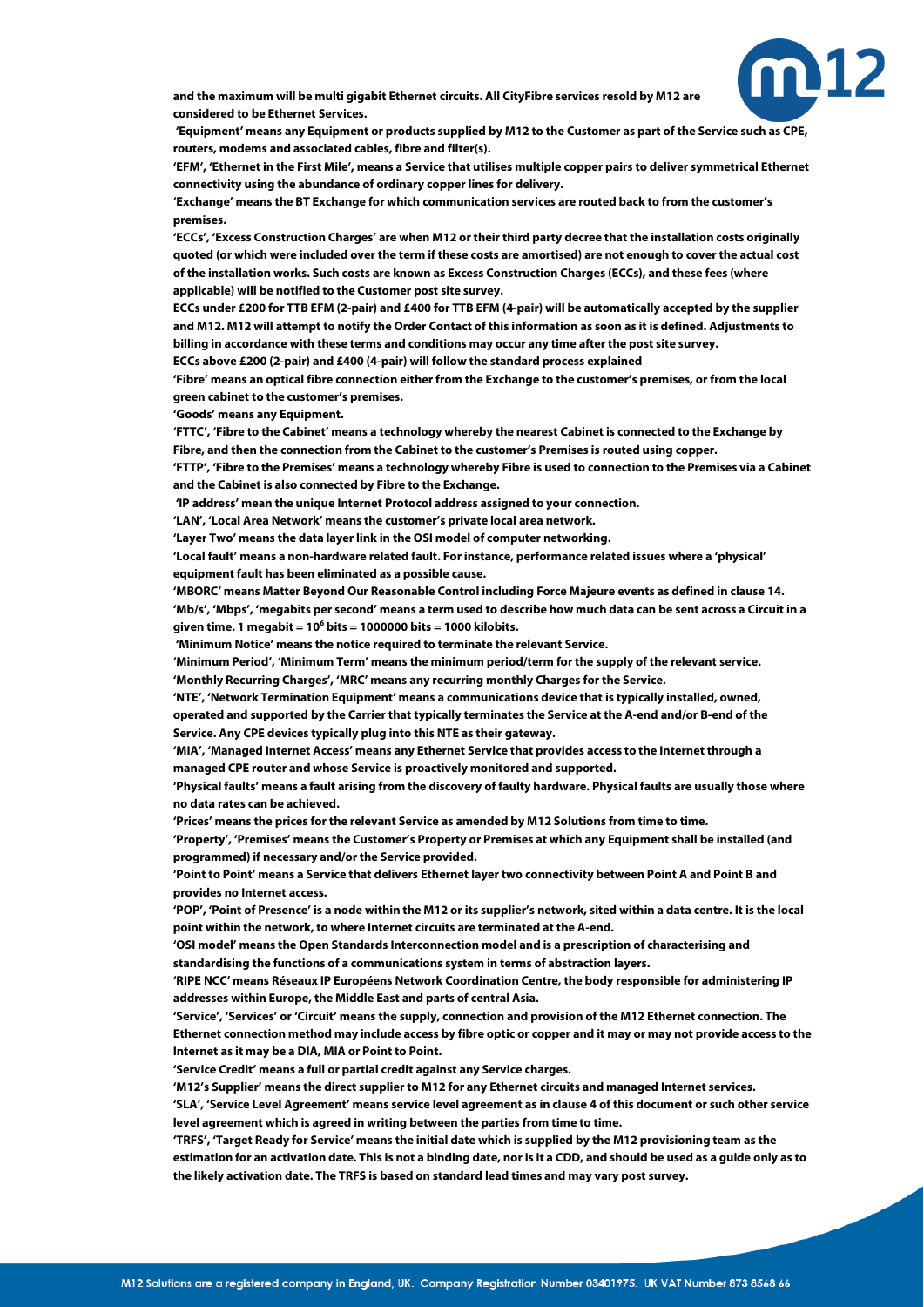

**'Third party services' means any part of the services which M12 procures from a third party any third party telecommunications services and/or equipment which M12 uses in order to provide the services.**

**'Third party service provider' means the provider of any third party services.**

**'User', 'Users' means any human being that uses the Service, or in the case of automated, or programmed actions, an automated computer program or software accessing the Service.**

**'Wires Only' means an Ethernet circuit provided with no managed CPE. Usually the customer is responsible for sourcing their own CPE equipment where required.**

- **2. Introductions:**
	- **2.1. These terms and conditions and any applicable M12 Charges (altogether the 'Terms') set out the legal relationship between you and M12 and the basis on which M12 will provide goods and Services to you.**
	- **2.2. You agree to be bound by these Terms either by signing an order form or agreement, or upon delivery of the relevant Terms to you or by your use of the Service or by allowing others to use the Service.**
	- **2.3. While these Terms set out the express terms on which we agree to provide the Services, nothing in these Terms will affect your statutory rights unless expressly stated otherwise.**
	- **2.4. M12 will supply the customer with the services in accordance with these terms; the general terms and the accompanying signed customer order form and fully completed CRF. The combination of which, will form a service contract between the customer and M12.**
	- **2.5. M12 reserves the right to make any changes to these terms or to the service contract, including changes to the service and the SLA as is required from time to time, to reflect:**
		- **2.5.1. Technical and operational changes to the core M12 network or that of one of our third party providers provided such changes do not materially affect the applicable service provided to the customer.**
	- **2.5.2. Changes enforced by law, regulation or codes of conduct which may be altered or issued from time to time.**
- <span id="page-2-0"></span>**3. Ordering Process:**
	- **3.1. All of M12's Services are available by ordering by telephone, E-mail, or in person. A contract will be E-mailed to you for your acceptance and signature. M12 processes paperwork and contracts electronically using DocuSign. Your eSignature indicates that you would like to place the order against the Services specified and agree to these Terms.**
	- **3.2. M12 will notify acceptance of a customer order form by email within a target of 5 working days. Orders will be accepted on the basis that the customer has provided:**
		- **3.2.1. A fully completed and signed copy of the customer order form and;**
		- **3.2.2. A fully completed CRF detailing contact names, site addresses, and termination details as requested on the current published CRF**
		- **3.2.3. The M12 representative will supply the CRF, usually at point of order.**
	- **3.3. M12 will endeavour to issue a TRFS at the same time at which they acknowledge receipt and confirm the customer order. The TRFS is the day on which we expect (based on standard lead times) the service activation date commences, and therefore the date which the service contract may start.**
	- **3.4. Throughout the provisioning process, M12 will need to communicate with named member(s) of the customer's staff (or their nominated representatives) to arrange access to the customer or the end user's premises, for M12 and/or their third party suppliers. Any delays to these requests either by the customer, their representatives, the end user, or the Landlord of the termination premises will delay M12 from meeting the TRFS and from issuing a CDD. The CDD is the date by which M12 agree to have service ready for use (the activation date).**
	- **3.5. For purposes other than the Service provisioning tasks, M12 requires contact details, specifically a valid E-mail address of each Customer representative (and their backup) for users in the roles responsible for the internal management and support of the Service and financial aspects. The users of the E-mail accounts are responsible for maintaining and regularly checking email communication. You must notify M12 as soon as any of these details change. M12 will use these E-mail addresses as the primary means to contact you for all purposes in connection with the Service. E-mails sent to you include, but are not limited to, your monthly invoice, warnings or alerts, marketing information, network maintenance advice and other information as we see relevant to delivering your Service(s). You must periodically check any anti-spam systems in case E-mails sent from us are mistakenly marked as spam. We recommend you add our domain names to your white list or safe senders list. We may send from the following domains: @m12solutions.co.uk and @m12solutions.net.**
	- **3.6. Site Survey:**
		- **3.6.1. Typically within 25 working days of acceptance of an order, M12 or their third party representative will perform a premises survey at the termination location(s), also known as a 'site survey'. It is typical that within a further 10 working days of the site survey, that M12 will be able to issue a CDD.**
	- **3.7. Excess Construction Charges:**
		- **3.7.1. Shortly after the Site Survey, M12 will notify you of any ECCs raised by the supplier.**
		- **3.7.2. The issuance of a CDD will be delayed where a decision regarding ECCs is outstanding.**
		- **3.7.3. When M12 or their supplier decree that the installation costs originally quoted (or which were included over the term if these costs are amortised) are not enough to cover the actual cost of the installation works. Such costs are known as excess construction fees or charges (ECCs), and these fees (where applicable) will be notified to the customer post site survey. At this point, the order will be placed on automatic 'hold' until the**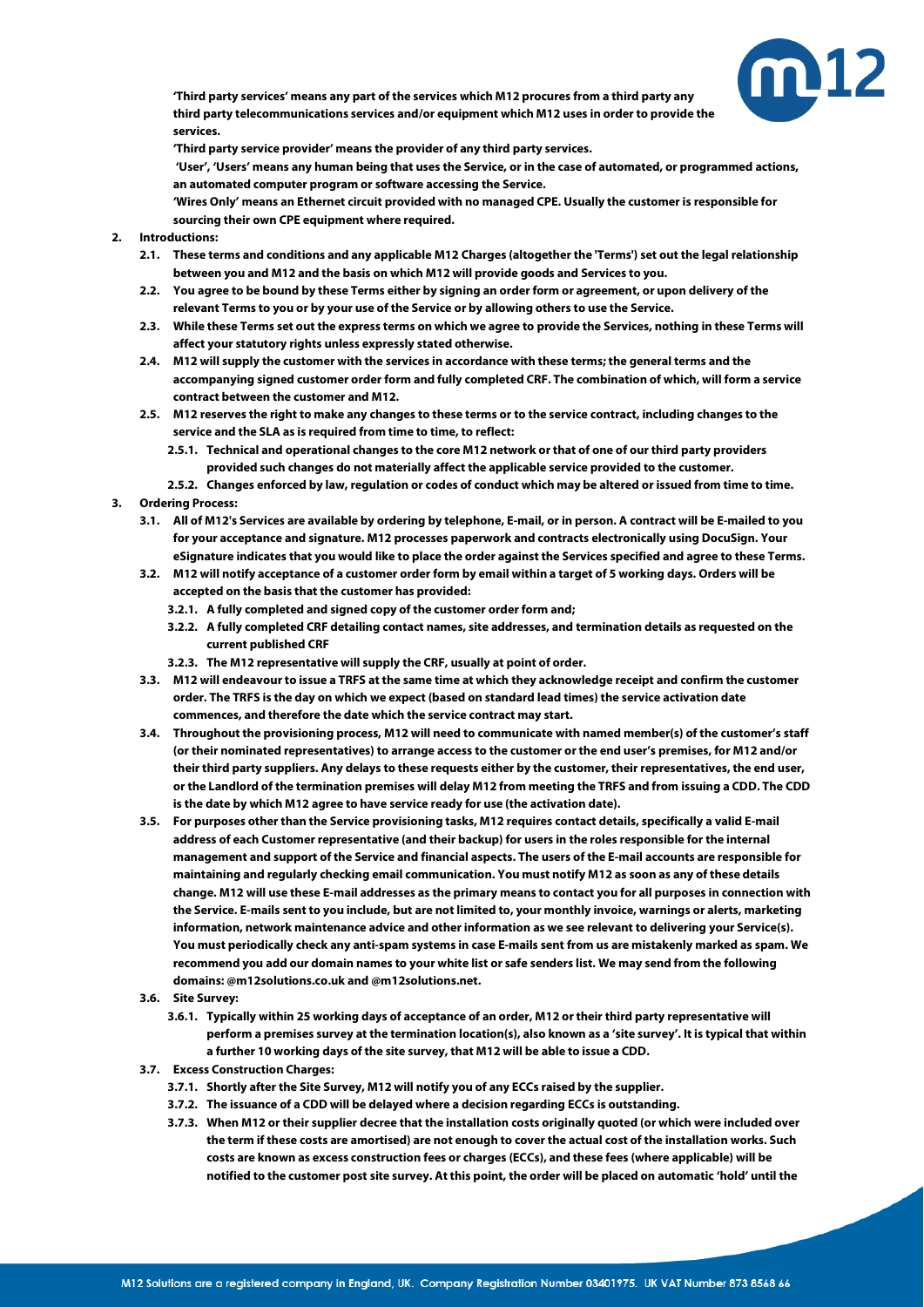

**customer agrees (or not) to pay the excess construction fees. The customer has 20 working days to decide, and to notify M12 in writing to the relevant member of staff of their decision. Please note that each elapsed day during this 20 day period will be automatically added to the CDD. If the customer agrees to pay, the provisioning service will resume and a CDD issued in due course. Should the customer decline they have the right to cancel their order with no further charges subject to clause[s 3.7.4,](#page-3-0) [3.7.5](#page-3-1) [& 3.7.6.](#page-3-2) Should the customer fail to notify M12 of their decision within 20 working days we may consider the order cancelled and the standard cancellation fees will apply.**

- <span id="page-3-0"></span>**3.7.4. ECCs under £200 for TTB EFM (2-pair) and £400 for TTB EFM (4-pair) will be automatically accepted by the supplier and M12. As a result, orders will not be automatically rejected. M12 will attempt to notify the Customer of this information as soon as it is defined. Adjustments to billing may occur any time after the post site survey.**
- <span id="page-3-1"></span>**3.7.5. ECCs under £500 for all fibre Ethernet Services will be automatically accepted by M12. As a result, orders will not be automatically rejected.**
- **3.7.6. Any ECCs above £200 (TTB EFM 2-pair), £400 (TTB EFM 4-pair), £500 (all fibre Ethernet and BTW EFM) will follow the standard process explained above.**
- <span id="page-3-2"></span>**3.8. Should M12 miss the CDD on any non TTB EFM order, the customer is able to claim 'service delivery credits' which are detailed below in the tabl[e 3.9](#page-3-3) subject to claus[e 3.4,](#page-2-0) any delays outside of M12's control may lead to delays in the CDD and therefore invalidate any service delivery credit claim. For the avoidance of doubt, no CDD will be issued for TTB EFM products and therefore no late delivery service credits are available.**
- <span id="page-3-3"></span>**3.9. Service Delivery Credits:**

| <b>Number of working days</b><br>beyond M12 CDD date | Percentage of connection charge for<br>the circuit to be credited to the<br>customer |
|------------------------------------------------------|--------------------------------------------------------------------------------------|
| $1 - 10$                                             | 5%                                                                                   |
| $11 - 15$                                            | 10%                                                                                  |
| 16-20                                                | 15%                                                                                  |
| More than 20                                         | 20%                                                                                  |

#### <span id="page-3-4"></span>**3.10. Dual Circuits**

- **3.10.1. In the event that the customer takes a dual circuit solution from M12, where the tail circuits are provided by alternate carriers (or the same carrier but via geographically diverse PoPs) and one is configured as primary, with the other as a backup, then M12 will provide a TRFS and a CDD for each circuit. The processes outlined within this document for delivery, will apply to each. Where the solution is quoted and sold at a fixed monthly, quarterly or annual price, M12 reserve the right to charge for separate services as they are delivered. E.g. customer takes 100Mbps leased line, with a 10Mbps leased line backup. In this event, M12 will charge for the first circuit and accompanying hardware (such as, but not limited to, routers, firewalls or cable trays) delivered on a pro rata basis, as this is a useable Internet connection. The final charges will be applied on delivery of the second circuit and its confirmed live backup status presented in a working condition. At this stage, the contract term of the agreement for the solution will start. (E.g. customer taking a 36 month term contract, with a 100Mbps primary and a 10Mbps backup circuit. The 100Mbps circuit is delivered (as working) 2 months before the backup circuit. Not until the delivery of the backup circuit will the 36 month term of the agreement start. This means that the customer will be liable to pay the installation, monthly rental and reasonable set up costs as described above, for the primary circuit for an additional 2 months in this example.) In all cases, unless otherwise stated by the customer, M12 and their third party suppliers as applicable will endeavour to provide both or any circuits as part of any given solution at the same time. However, when this is not practicable or any third part service provider will not accommodate such requests, then the customer will be liable for all service charges as they arise on the activation date of said services.**
- <span id="page-3-5"></span>**3.10.2. In the event that a customer takes an ADSL backup service to their circuit, M12 will deliver the ADSL service and the Ethernet circuit as close to the Ethernet circuit CDD as possible using all reasonable endeavours. The exception to this will be when a customer asks for the ADSL service to be supplied in lieu of the Ethernet circuit being fulfilled. In this instance, M12 will charge pro rata for the delivery and rental of the ADSL service and accompanying hardware (such as, but not limited to, routers, firewalls or cable trays). The final charges will be applied on the activation date of the primary Ethernet circuit.**
- **3.10.3. For ADSL backup services, at no time will the provision of an ADSL service be subject to service delivery credits. In addition, the ADSL circuit terms and conditions specific to the installation and use of that line are separate from this document, and are available on request from M12.**
- **3.10.4. Where ADSL backup services are taken, it is the customer's responsibility to ensure that there is an adequate, uncompromised BT analogue PSTN circuit. Should the customer not provide a valid telephone number for this**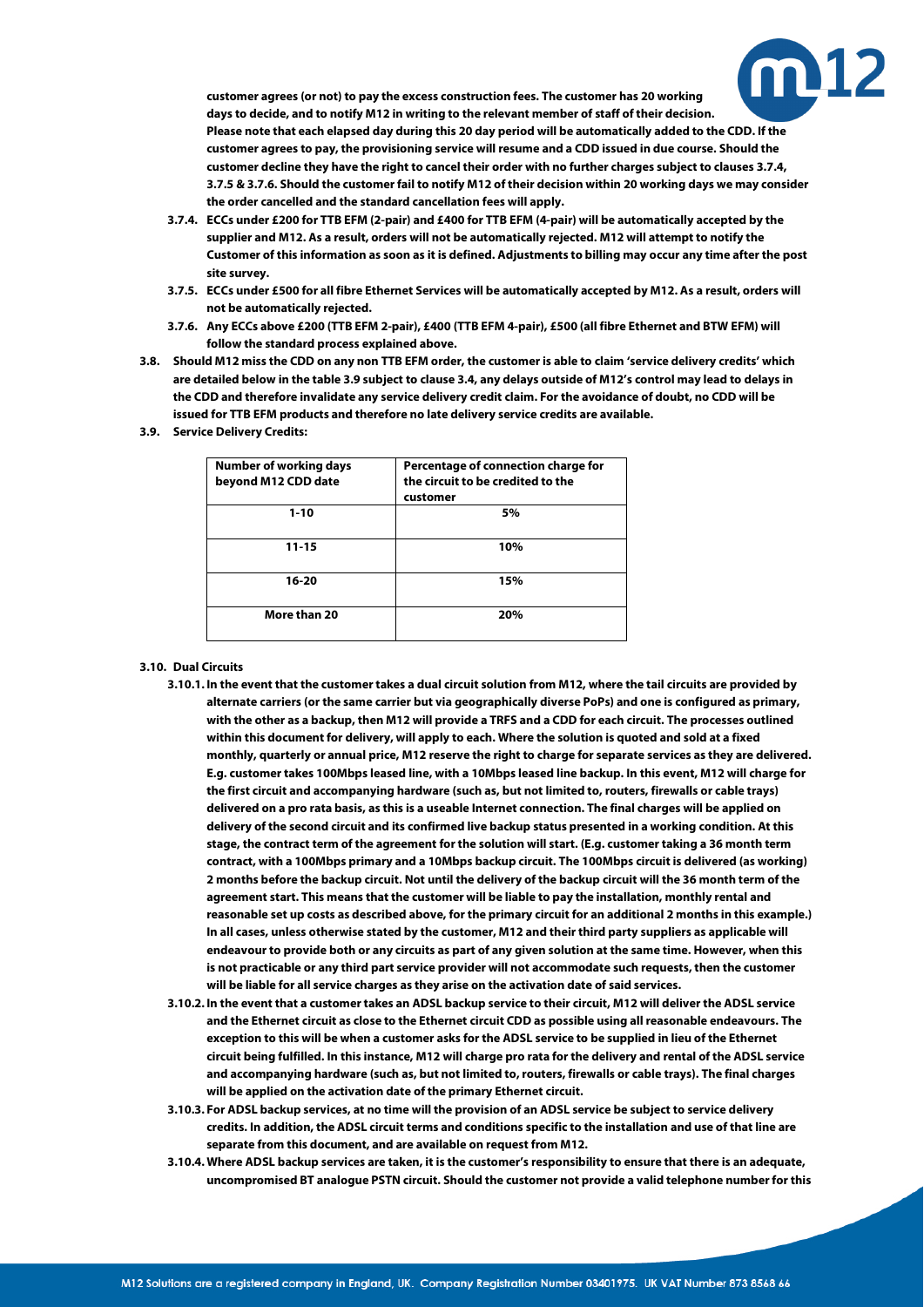

**PSTN circuit, then M12 will not be able to provide the ADSL service. Similarly, if the PSTN termination is not in the correct location (should be within 3 metres of the planned Ethernet circuit termination point) then M12 will not be able to provide the ADSL service as a backup.**

- **3.11. For all services, when an installation fee is levied (as per the customer order form) M12 reserve the right to invoice this fee, which must be paid before we hand over the service to the customer or end user.**
- **3.12. Subject t[o 3.10.1](#page-3-4) an[d 3.10.2,](#page-3-5) the term of the service contract as indicated on the customer order form will not start until the final circuit or complete solution is delivered. I.e. the service charges and start dates of individual circuits may be staggered, but the service solution term of contract will start and end at the same time. This means that the first circuit to be provisioned will be invoiced prior to the term of the contract starting, and the invoice period in lieu of the backup or secondary circuit(s) will vary depending on the independent tail circuit CDDs. Wherever possible however, we will try to ensure that the CDD for each circuit in a multi circuit solution are as close together as possible.**
	- **3.12.1. Customer's Responsibilities: It is the responsibility of the customer at all times to ensure the following:**
	- **3.12.2. 3 pin standard UK plug socket is available for each piece of required electronic equipment supporting the service(s) provided. Typically this will be one socket for each carrier NTE, and one for each router (or CPE) supplied by M12 to support the service. In addition, additional power sockets may be required as directed following initial site survey depending upon the solution(s) purchased.**
	- **3.12.3. For all ADSL services as a backup, the customer must ensure that a non service bearing standard BT analogue PSTN line is available for M12 to enable the ADSL service. This PSTN line must terminate within 3 metres of the location of the M12 CPE**
	- **3.12.4. That enough rack space, where the customer expects the carrier NTE and M12 CPE to be positioned within a data rack (standard UK 19inch width), and that there is at least 3U of available space per single Ethernet circuit. As much as 10U may be required in certain circumstances but this is the exception rather than the rule and should be identified at survey.**
- <span id="page-4-0"></span>**4. Service Level Agreement (SLA):**
	- **4.1. During active service, M12 offer a 99.9% uptime service level for all Ethernet circuit Services, extending to 99.99% where a backup service is taken. Please note: Failure to provide M12 with an onsite contact throughout the duration of a fault can result in the time it takes to resolve a fault to be extended. Please note that any such failure will be the Customer's responsibility and therefore no service credits or compensation will be provided.**
	- **4.2. M12 provides optional 'active alerts' on all MIA circuits or any circuits which are provided with managed CPE which is owned by M12, and provided as part of a managed service by M12. This means that in the event of any problems detected on your circuit, M12 will, with best endeavours, be able to notify a named member (or members) of the customer's staff of such issues via SMS or E-mail. The following rules in tabl[e 4.3](#page-4-1) are set as a target only.**

| <b>Fault or problem detected</b>                                                                                                                                                        | Time of day                           | <b>Target response time</b> | <b>Method of response</b>                                                                       |
|-----------------------------------------------------------------------------------------------------------------------------------------------------------------------------------------|---------------------------------------|-----------------------------|-------------------------------------------------------------------------------------------------|
| M12 IP monitor flags alert that<br>would appear to mean customer<br>circuit has failed. Immediate<br>investigation to confirm if this is<br>real or glitch, and where the<br>fault lies | Mon - Fri 0900 -<br>1700              | 15 minutes                  | <b>SMS alert or email</b><br>(automated generation)<br>of a potential issue with<br>the service |
| M12 IP monitor flags alert that<br>would appear to mean customer<br>circuit has failed. Immediate<br>investigation to confirm if this is<br>real or glitch, and where the<br>fault lies | Mon - Fri 1700 -<br>0900<br>Sat – Sun | 30 minutes                  | <b>SMS alert or email</b><br>(automated generation)<br>of a potential issue with<br>the service |

<span id="page-4-3"></span><span id="page-4-1"></span>**4.3.**

- <span id="page-4-2"></span>**4.4. Where Customer's take an Internet facing Ethernet circuit:**
	- **4.4.1. M12's target to repair all logical (hard down) is 6 clock hours. Logical faults are those relating to configuration or routing errors in any equipment used to deliver the service, either the CPE provided by M12 as part of the managed service, or NTE within the M12 network and their supplier's network.**
	- **4.4.2. M12's target to repair all Physical (hard down) faults is 24 clock hours. Physical faults are those relating to the permanent failure of any transmission media or equipment, used to supply the service, in particular relating to broken fibre optic cables.**
	- **4.4.3. M12's target to repair all degraded performance or intermittent faults is 48 clock hours.**
	- **4.4.4. Where there is a physical fault relating to fibre or copper wire, the target time to resolve is within 24-48 clock hours.**
- **4.5. M12 agree to provide the Services in accordance with its provider's service level agreements.**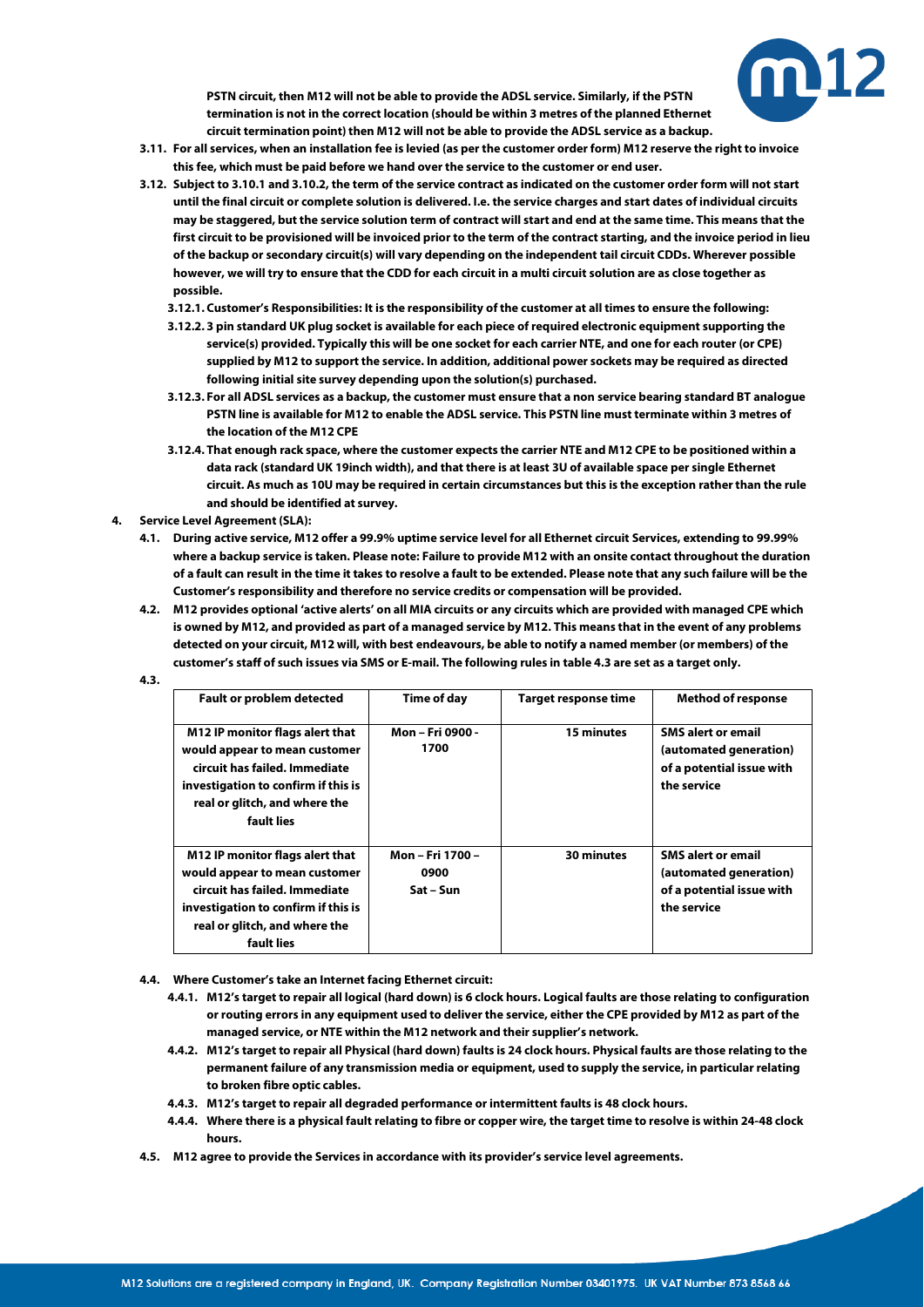

- **4.6. M12 shall be permitted to vary its providers' service level agreement upon sixty (60) days prior written notice to the Customer subject to the varied SLA continuing to meet generally accepted industry standards.**
- **4.7. In addition, M12 will offer the following service levels on its core network; defined as any network infrastructure owned and operated by M12, outside of any maintenance events:**
	- **4.7.1. Less than 20m/s latency**
	- **4.7.2. Less than 1% packet loss**
	- **4.7.3. Less than 10m/s jitter for 99.9% of the time**
- **4.8. M12 retains the right not to pass on any benefits of its SLA with its provider, relating to Service Credits, to the Customer, where the cost of administering the credits, in M12's reasonable opinion, is disproportionate to the credit received.**
- <span id="page-5-2"></span>**4.9. Specific uptime guarantees against your Service are provided at the point of quotation and to which an order is against. Any service availability or uptime guarantees exclude maintenance events (as defined in clause[s 7\)](#page-8-0) from their calculation, with the expectation of emergency maintenance events as defined in clause 7.3.**
- **4.10. Service availability is a measure of the relative amount of time a circuit is available for customer use during a given calendar month. 'Service unavailability' is defined as any period for which the service is unavailable, and is measured from the time:**
	- **4.10.1. That the customer or M12 reports service unavailability to the other, and opens a support ticket (customer must obtain a reference number for their call – this is automatically given with email logged calls), until the time that M12 advises the customer that the service is restored and operating in accordance with agreed specifications, and M12 closes the support ticket. Any periods of time during which a support ticket is kept open at customer's request following notification by M12 that service has been restored, is not included in measuring the duration of a period of service unavailability.**
- <span id="page-5-1"></span>**4.11. When backup circuits including ADSL backup services are taken, then M12 will provide a 99.99% SLA for the solution as a whole. M12 agrees to provide a solution whereby should one circuit fail, then the backup line (Ethernet circuit or ADSL) will be activated automatically within 5 minutes of the primary circuit failing. Should the secondary (backup) circuit fail to engage within 1 clock hour, then additional service unavailability penalties will apply in the following way:**
	- **4.11.1. Where ADSL backup is provided, and both the primary and the ADSL fail, then M12 will pay service credits to the value of 1.25 times that which is stipulated within tabl[e 4.13.2.](#page-5-0) Exceptions are for when the backup service fails due to reasons beyond M12's control. Such reasons can be, but are not limited to; third party activity, network failure outside of M12 and their supplier's networks, power cuts, atmospheric and weather induced problems, natural disasters or terrorist incidents**
	- **4.11.2. Where a second Ethernet circuit is installed in a failover or backup capacity, and both circuits fail, M2 will pay service credits as per tabl[e 4.13.2,](#page-5-0) but will apply to the rental values of both circuits. Exceptions are for when the backup service fails due to reasons beyond M12's control. Such reasons can be, but are not limited to; third party activity, network failure outside of M12 and their supplier's networks, power cuts, atmospheric and weather induced problems, natural disasters or terrorist incidents**
- **4.12. For customers taking back up services, should the primary circuit fail, and the backup service engage within the 5 minute period (a[s 4.11\)](#page-5-1) then M12 will only be liable for service credits on the primary line, as described in table [4.13.2](#page-5-0) but, subject to clause[s 4.9.](#page-5-2) M12 will provide this pro rata to the value of the rental of the primary circuit for customer's on fixed single payment contracts.**

## <span id="page-5-3"></span><span id="page-5-0"></span>**4.13. Service credits:**

**4.13.1. In the event of service unavailability, M12 will credit the customer in accordance with tabl[e 4.13.2.](#page-5-0) 4.13.2.**

| <b>Total service unavailability</b><br>per month | Credit     |
|--------------------------------------------------|------------|
|                                                  |            |
| Less than 1 clock hour                           | 0% of MRC  |
| 1 - 6 clock hours                                | 5% of MRC  |
| 7 - 24 clock hours                               | 10% of MRC |
| 25 clock hours and above                         | 20% of MRC |
|                                                  |            |

- **4.14. In no event will SLA credits in any calendar month exceed 100% of the total MRCs payable by customer for the service in that month.**
- **4.15. As a condition of entitlement to SLA credits, the customer shall cooperate with M12 in addressing any reported service problems.**
- **4.16. SLA credits are applied only upon customer's written request, which must be submitted within 15 working days of a valid support call reporting the incident, and backed up by a reference number to support that claim. This can be submitted to the relevant M12 staff by 1st class recorded mail, or by email.**
- **4.17. All approved SLA credits claimed by a customer for a given month will be totalled and applied to that customer's next invoice for the Service, or as promptly thereafter as is practical in the event of a dispute.**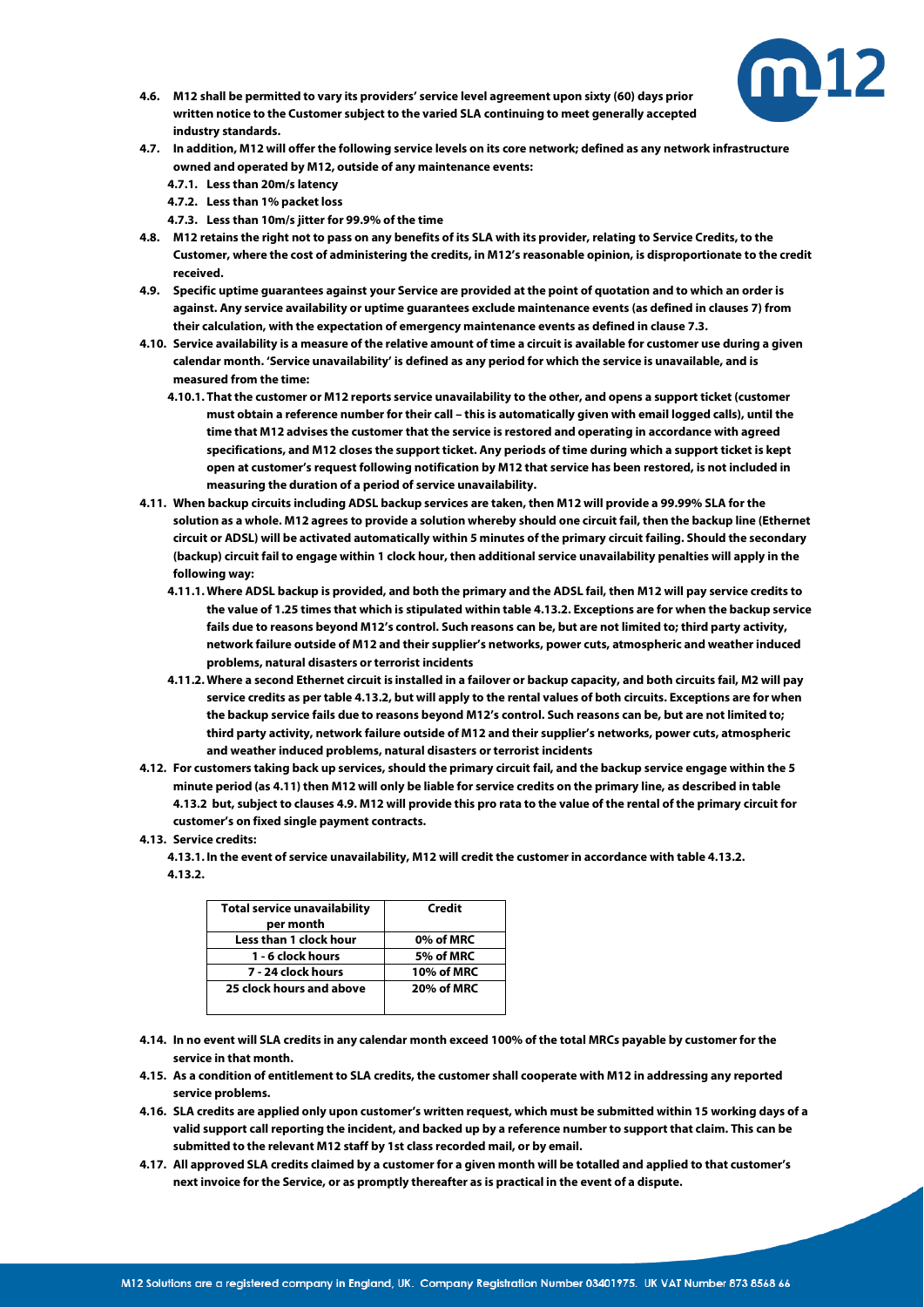

**4.18. No SLAs apply to newly installed services or to service reconfigurations requested by customer, until five business days after:**

**4.18.1. The service activation date or;**

**4.18.2. Completion of the Service reconfiguration, as applicable**

- **4.19. The SLAs above apply only in respect of service that is provisioned on M12 and its supplier's network and, where applicable, to local access circuits provided by M12 (via third party providers). Service credits will not be approved for network faults or fibre issues outside of our control. See clause[s 4.21](#page-6-0) for further detail.**
- <span id="page-6-0"></span>**4.20. Exclusions: no SLA credit shall apply to the failure of the service to comply with an SLA, or to any period of service unavailability, caused, in whole or part, by any of the following:**
	- **4.20.1.A failure of customer's own premises equipment or equipment of a customer's vendor**
	- **4.20.2.A failure in local access facilities connecting the customer to M12 or its supplier's network which are not provided by M12 or its supplier**
	- **4.20.3. Force majeure events as defined in claus[e 14.](#page-11-0)**
	- **4.20.4.Any act or omission of customer or any third party (including but not limited to, Customer's agents, contractors or vendors), including, but not limited to:**
		- **4.20.4.1. Failing to provide M12 with an onsite contact and/or adequate access to facilities for testing**
		- **4.20.4.2. Failing to provide access to customer premises as reasonably required by M12 (or its agents) to enable M12 to comply with its obligations regarding the service**
		- **4.20.4.3. Failing to take any remedial action in relation to a service as recommended by M12, or otherwise preventing M12 from doing so, or**
		- **4.20.4.4. Any act or omission which causes M12 to be unable to meet any of the SLAs**
		- **4.20.4.5. Customer's negligence or wilful misconduct, which may include customer's failure to follow agreed upon procedures**
		- **4.20.4.6. Any scheduled maintenance periods when customer has been informed of such maintenance.**
		- **4.20.4.7. Disconnection or suspension of the service by M12 pursuant to a right to do so under the general terms and conditions or these terms and conditions**
		- **4.20.4.8. Outages attributable to 'off-net circuits', that is:**
			- **4.20.4.8.1. Long haul domestic local access circuits in the USA, between an M12 or supplier PoP and a customer premises which is in a different local access transport area (LATA) and/or**
			- **4.20.4.8.2. Long haul international local access circuits provided in countries in which M12 or its supplier do not operate its own network and provides the service using the services of third party providers**

## **5. Service Description:**

- **5.1. For M12's full Service Description document – please request this from M12.**
- **5.2. EFM:**
	- **5.2.1. EFM is a term used to describe the 'connection medium' which uses copper, to provide a tail circuit into the Customer's Premises back to the nearest point of interconnect with the carrier's network, which then subsequently integrates with M12 or its supplier's network. EFM is also known as Ethernet over copper.**
	- **5.2.2. EFM is delivered using twisted copper pairs from the BTO local access exchange, and can deliver speeds of between 1 Mbps & 20 Mbps with TTB EFM and between 2 Mbps and 35 Mbps with BTW EFM.**
	- **5.2.3. BTW EFM services for Ethernet Internet circuits have the same SLA and terms as in clause[s 4](#page-4-0) above, with the exception that the service credits for service unavailability will only be considered if the service is materially affected in the following ways:**
		- **5.2.3.1. Should a copper pair fail, in this event the other copper pairs providing the service will continue to deliver service. In this instance, should one or more copper pair fail, leading to the availability of less than 50% of the advertised bandwidth rate, the customer will be able to claim service credits in the usual way (claus[e 4.13\)](#page-5-3)**
		- **5.2.3.2. In the event of a total loss of service due to the copper access pairs, or any network fault, as with all other leased line products, then full service credits as described in claus[e 4.13](#page-5-3) are available and in accordance with the terms of claus[e 4.13.](#page-5-3)**
	- **5.2.4. TTB EFM services for Ethernet Internet circuits have the same SLA and terms as in clause[s 4](#page-4-0) above, with the exception that the service credits for service unavailability will only be considered if the service is materially affected in the following ways:**
		- **5.2.4.1. Should a copper pair fail, in this event the other copper pairs providing the service will continue to deliver service. In this instance, should one or more copper pair fail, leading to the availability of less than 50% of the advertised bandwidth rate, the customer will be able to claim service credits in the usual way (claus[e 4.13\)](#page-5-3)**
		- **5.2.4.2. In the event of a total loss of service due to the copper access pairs, or any network fault, as with all other leased line products, then full service credits as described in claus[e 4.13](#page-5-3) are available and in accordance with the terms of claus[e 4.13.](#page-5-3)**
		- **5.2.4.3. TTB EFM services are not issued with a CDD and therefore no late delivery service credits are applicable.**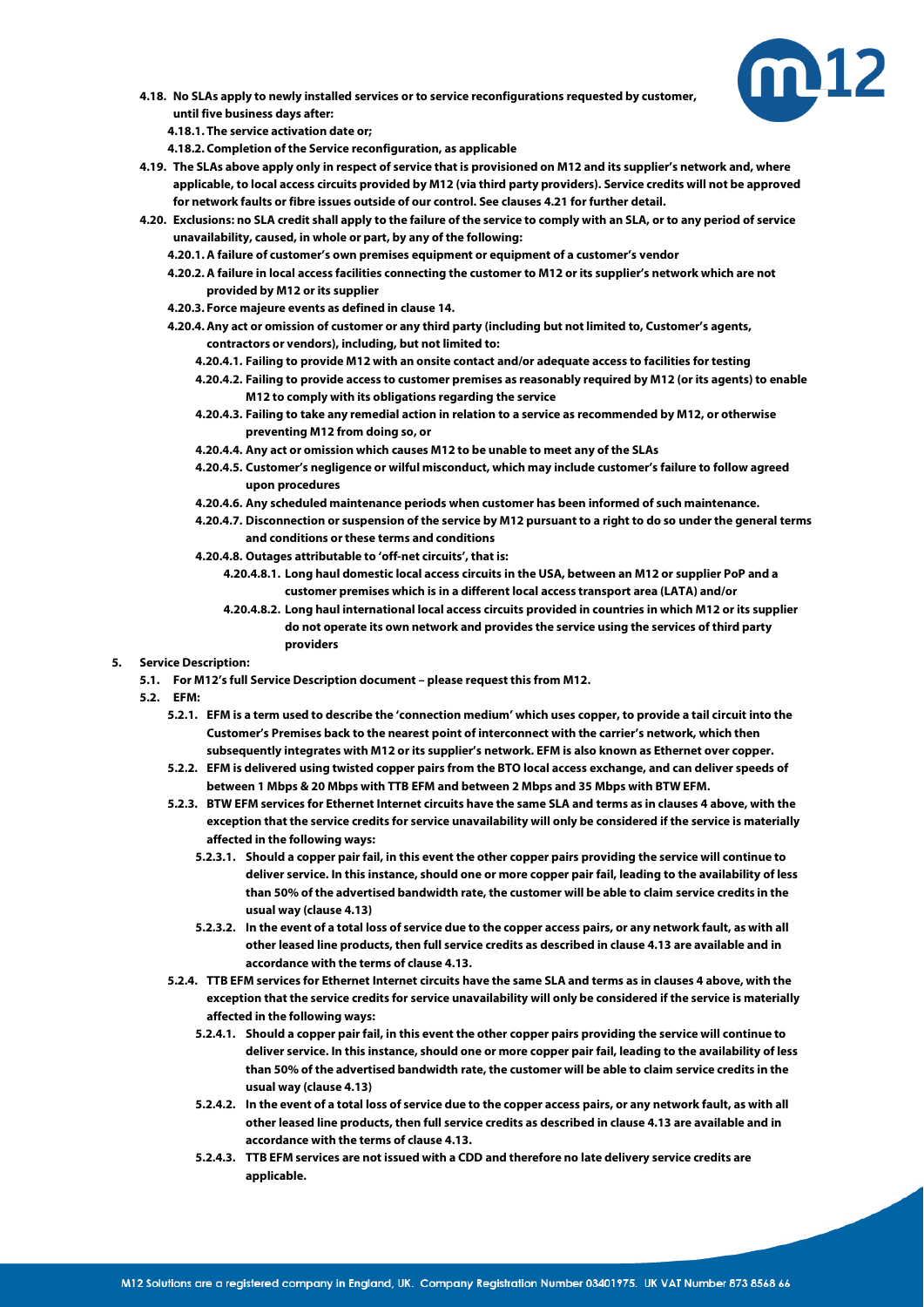

- <span id="page-7-0"></span>**5.3. DIA (wires-only) Ethernet Internet circuits and Point to Point circuits:**
	- **5.3.1. 'Wires only' is a term used to identify services which are not supplied by M12 as 'Managed'. Managed Services are those where M12 retains ownership, access to, and control of the Customer Premises Equipment (CPE) which enable M12 to actively support the service supplied and more importantly maintain the SLA. The type of wires only services available are detailed below in 7.1 c) and d).**
	- **5.3.2. IMPORTANT: Where wires only services are offered, M12 are not responsible for the CPE chosen by the customer, nor can we advise on whether the chosen (un-tested) CPE should work with our services. M12 have extensively tested the CPE for all M12 Managed Services, and whilst it is largely accepted that many third party supplied CPE should work, we cannot be responsible for instances where it does not. The following general criteria should be read and fully understood before taking any wires only service:**
		- **5.3.2.1. It is our recommendation that the customer should have a good technical understanding of IP Networks, and the ability to support the CPE they supply.**
		- **5.3.2.2. For Internet circuits, CPE supplied should be a Layer 3 device capable of supporting BGP (Border Gateway Protocol).**
		- **5.3.2.3. For point to point circuits, are Layer 2, and BGP is not required.**
		- **5.3.2.4. Note; many entry level enterprise class firewalls will not support BGP.**
		- **5.3.2.5. M12 will provide BGP configuration information and IP addressing**
		- **5.3.2.6. BGP security passwords are not used by default.**
		- **5.3.2.7. Private AS is supplied to the customer as standard.**
		- **5.3.2.8. Use of registered AS numbers can be authorized by M12 network engineering on a case by case basis (NSSP).**
		- **5.3.2.9. Normally link level and routed subnets are provided by M12**
		- **5.3.2.10. PI and private addressing may be considered as an alternative on a case by case basis (NSSP)**
		- **5.3.2.11. M12 can provide technical assistance to customers wanting a wires only product – e.g. with testing equipment, or researching whether we could support certain CPE, which will be charged at £150 per hour (or £1000 a day).**
		- **5.3.2.12. Faults; where the customer logs a fault and M12 are left liable for charges incurred by false errors, abortive site visits, or site visits proving the circuit is not at fault, then any resulting charges will be passed on to the customer.**
	- **5.3.3. Types of Wires Only Services Available:**
		- **5.3.3.1. DIA circuits are those where the circuit and network infrastructure are provided in the same way as a fully managed service, but M12 are not responsible for any termination CPE (i.e. Routers or Firewalls). These devices are supplied and managed by the customer or their end user. Due to the nature of these services, where M12 is not in control of the CPE, then the SLA is reduced (clause[s 5.3.4\)](#page-7-0) below that of our Managed service.**
		- **5.3.3.2. Point to point circuits are those which are completely off-net from the M12 or its supplier's network. Simply, in this instance, M12 are reselling a carrier local network services to the customer. Because point to point circuits don't route our network or our supplier's, no monitoring equipment is available, therefore we cannot provide as a fully managed service, and the SLA is reduced (clause[s 5.3.4\)](#page-7-0). Any specific technical detail which a customer may require to connect such circuits (end-to-end) will be provided from standard documentation on a case by case basis by the off-net provider.**
	- **5.3.4. SLA amendments to those in claus[e 4,](#page-4-0) specifically for 'unmanaged' circuits. Such circuits referred to generally, but not exclusively, as wires only services, wires only DIA circuits, and point to point (or point to multi point) circuits:**
		- **5.3.4.1. In the event of a fault, M12 will offer best efforts to the customer to resolve the issue. In the event that a fault is logged, the first checks made by M12 will be internally and with the carrier providing the tail circuit(s). If they are deemed to be working within normal parameters, then the customer managing the CPE device should be on site (or have remote access to) the CPE to manage queries between the device and the M12/supplier edge network. In these instances it is the customer's responsibility to provide M12 support staff with correct passwords and administrator rights as required, to help troubleshoot the issue**
		- **5.3.4.2. M12 will use best efforts to maintain the SLA stated in claus[e 4.4](#page-4-2) for the logical fix. However, as we are wholly reliant on the customer so we cannot agree to be bound by these times, and in addition, no compensation will be payable in the event that any published SLA timescales are missed.**
		- **5.3.4.3. Similarly, we will endeavour to resolve all physical line faults within the SLA stated in claus[e 4.4,](#page-4-2) but again there is no compensation available should timescales slip on an unmanaged service**
			- **5.3.4.3.1. The demarcation point for M12's unmanaged, wires only services is the tail circuit carrier's NTE 5.3.4.3.2. The customer may be required to provide detailed diagnostics from the CPE**
	- **5.3.5. Wires only DIA services are only available for single Ethernet circuits - no ADSL backup or leased line failover services are available as 'wires only'.**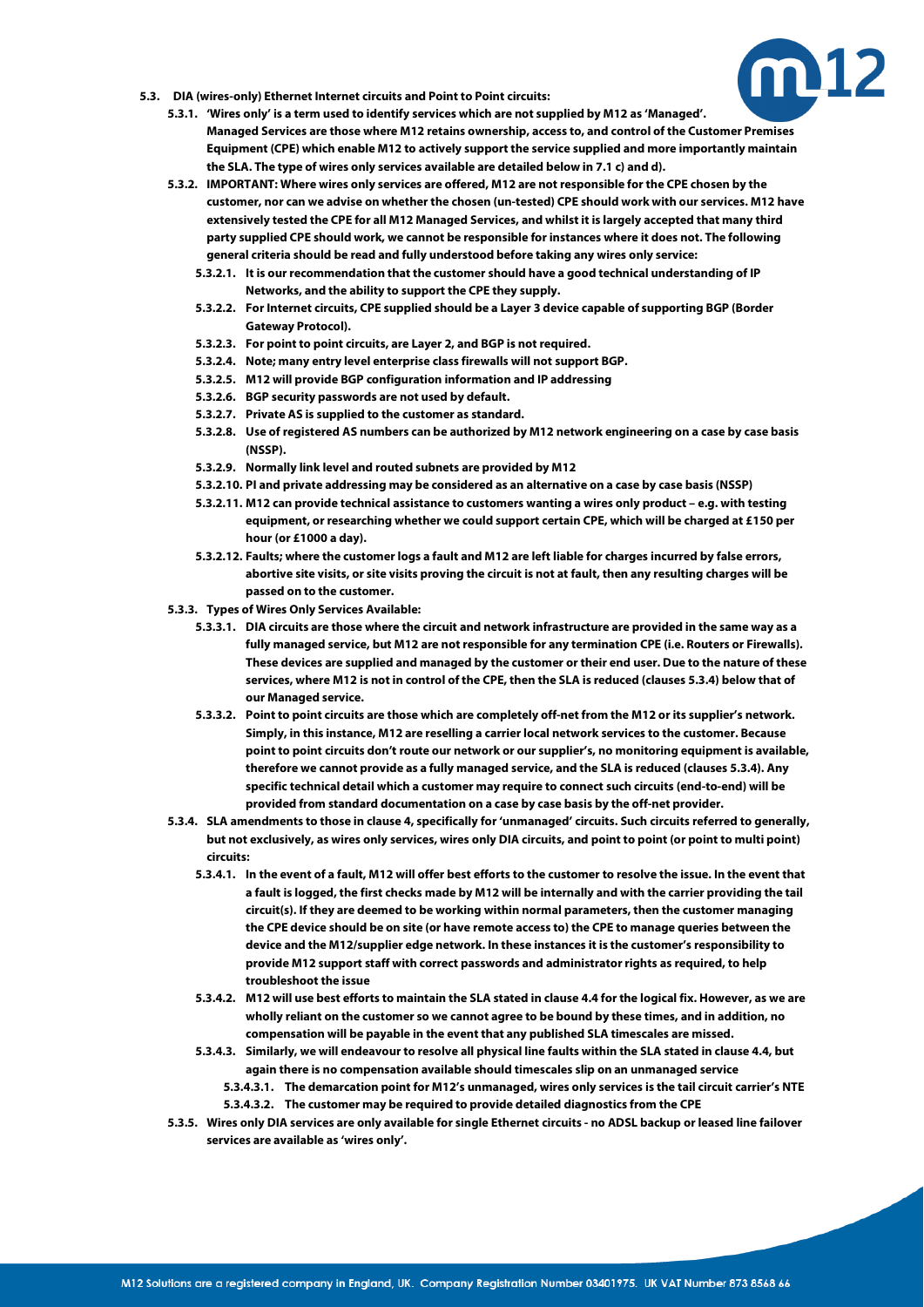

- **5.3.6. It is the responsibility of the customer to raise a potential fault with the M12 helpdesk, as wires only services are not monitored proactively by M12. Therefore, for these services, sectio[n 4.2](#page-4-3) of this document is void for wires only services.**
- <span id="page-8-1"></span>**6. Equipment:**
	- **6.1. M12 retain full ownership of any Equipment provided (excluding carrier NTEs) to deliver the service throughout the life of the Service, and upon any cancellation, customers are expected to return the Equipment (excluding carrier NTE(s) to M12 at their cost using a fully insured postal service.**
	- **6.2. Any NTEs, where provided, remain the property of the carrier.**
	- **6.3. Where Equipment is provided, it must not be tampered with, unplugged, changed, damaged or otherwise interfered with or for you to let any other person do so.**
	- **6.4. From time to time, the Equipment may be discontinued by the manufacturer, meaning that they can no longer be ordered, but devices that are in use will continued to be supported by M12.**
	- **6.5. You are responsible for any damage or loss of the Equipment, unless this is caused by our negligence or our contractor's whilst installing, upgrading, or maintaining the Equipment or where the fault is caused by the Equipment during its normal operation.**
	- **6.6. You are responsible for ensuring that the Equipment is secure and protected from unauthorised interference.**
	- **6.7. All of the Equipment provided to deliver the Service is covered under warranty during the life of the Service contract, subject to the exclusions in claus[e 6.8](#page-8-1) that begins on the Service commencement date. Any eligible faults, subject to claus[e 6.8,](#page-8-1) arising with the Equipment during this period will be covered by the warranty at no extra cost.**
	- **6.8. If we need to replace Equipment because of factors out of our reasonable control, including but not limited to, electrical surges and damage, lightning damage, storm damage, flood damage, acts of war or riots damage, then there may be a service fee to replace or repair the damaged Equipment. M12 recommends that customers protect the Equipment with an electrical mains surge protector and an uninterruptible power supply (UPS). Such UPS devices do not offer 100% protection, however they can prevent some electrical mains problems. M12 recommend Customers keep the Equipment in a well-ventilated and air conditioned environment whereby the Equipment is running in conditions acceptable to the ones listed in the Equipment's data sheet. The Equipment's data sheets are available on request to M12 in writing.**
	- **6.9. If you connect the Service to your LAN, you are responsible for ensuring that the LAN does not adversely affect our Equipment or our network. You are responsible for your LAN including all aspects of its configuration including but not limited to, routers, wireless access points, firewalls, computers, tablets and phones. You are also responsible for your devices and other devices that may connect to your LAN with or without your knowledge.**
	- **6.10. For DIA and point to point Services our demarcation point with your LAN shall be the RJ45 or optical fibre transceiver on the carrier NTE. You are responsible for everything beyond this point.**
	- **6.11. For MIA Services our demarcation point with your LAN shall be the RJ45 or optical transceiver on the managed CPE router. You are responsible for everything beyond this point.**
	- **6.12. Equipment maintenance and recovery:**
		- **6.12.1. From time to time M12 may need to repair, replace, maintain or upgrade any Equipment installed on your premises or to recover our Equipment following any termination of this contract.**
		- **6.12.2. If M12 requires access, we will contact you to arrange an appointment to attend your premises for this purpose. You must agree to cooperate with us in arranging a suitable time for us to arrange any visits and permit access to all of the Equipment.**
		- **6.12.3. If M12 is unable to gain access in a timely manner and is unable to carry out the maintenance, then we cannot be held for any subsequent outages, faults, or downtime associated with your service if the maintenance, repair, replacement or upgrade would have prevented this, you will also be unable to apply for any Service Credits. We will charge for our Equipment which cannot be recovered which you will be liable to pay.**
- <span id="page-8-0"></span>**7. Network maintenance:**
	- **7.1. From time to time M12 or its suppliers may need to repair, replace, maintain or upgrade any core network infrastructure beyond the customer premises to improve the network performance, reliability or features, or allow new components into the network.**
	- **7.2. M12 will make every reasonable effort to provide prior written notice of planned maintenance work by E-mail. It is your responsibility to make sure that these E-mails can be received from us and that you are aware of when this maintenance occurs. Maintenance windows are usually between 00:01 and 06:00 UK local time where the actual work and thus interruption of service may only last for a small proportion of this. Although a large window is advertised for contingency, the work often completes much quicker.**
	- **7.3. Sometimes M12 or its suppliers may need to make emergency maintenance. This emergency maintenance may not be pre-planned and may need to be carried out immediately at any time of the day without any prior notice. We will always make best efforts to pre-warn of any interruption of service if we are at the cause of it, however for emergency works, this may not be possible.**
	- **7.4. Any Service Level Agreements (SLAs) defined in claus[e 4](#page-4-0) during any pre-planned maintenance of any kind are not applicable and no Service Credits (clause[s 4.13\)](#page-5-3) can be requested.**
- **8. Upgrades/downgrades and changes of Service requested by the customer**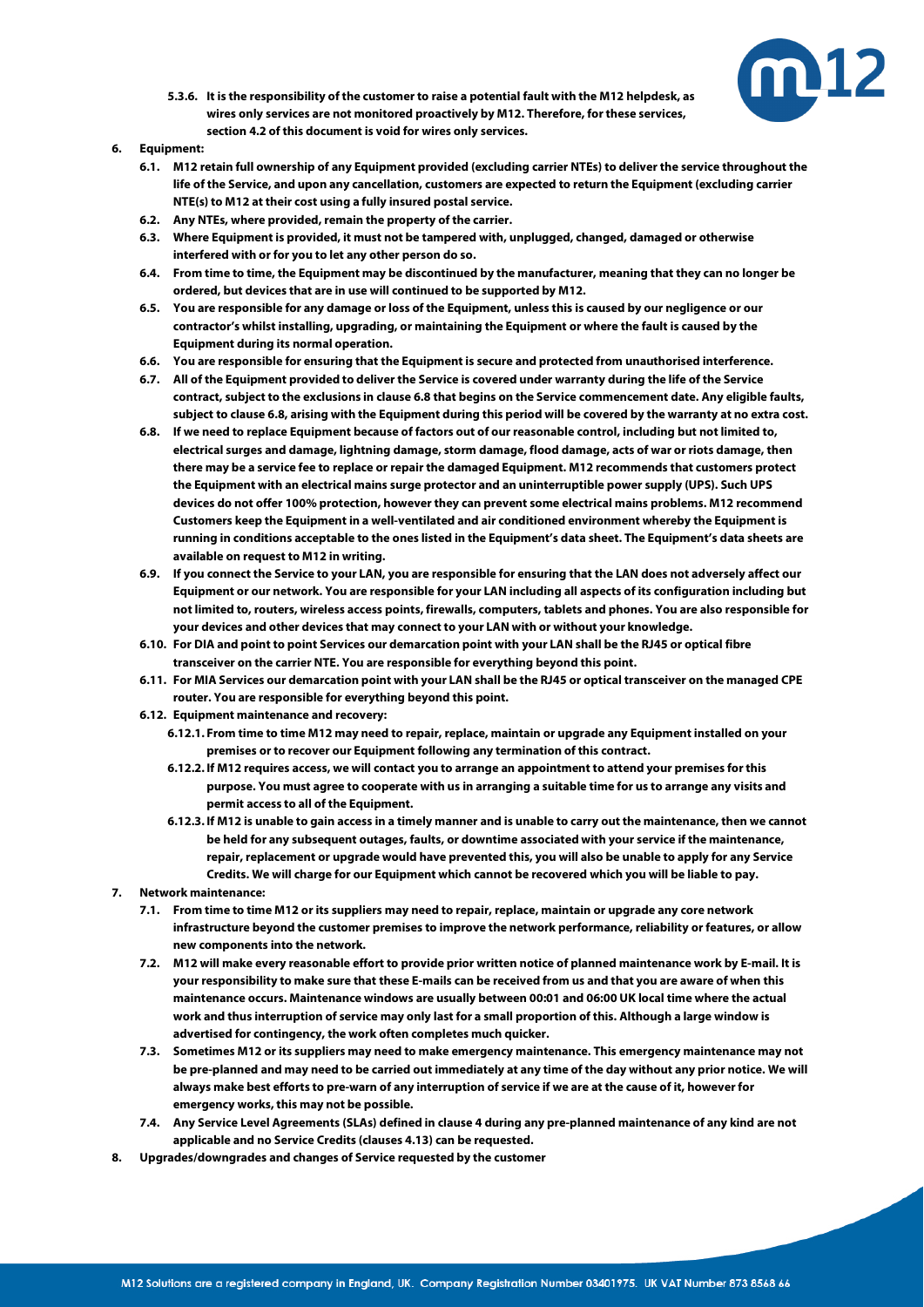

- **8.1. Upgrades and downgrades to the Service can be made through the M12 Ethernet circuit Variation Agreement order form.**
- <span id="page-9-1"></span>**8.2. If not stated on this agreement, a new minimum period equal to the initial minimum period is applicable to the upgraded/downgraded Service after the changes have taken affect.**
- <span id="page-9-2"></span>**8.3. For the avoidance of doubt, if there are twelve (12) or less months remaining on the minimum period of the Service, and the M12 Ethernet circuit Variation Agreement states that there is no change to the minimum period, then the new minimum period for the Service subsequent to the changes taking effect shall be at least twelve (12) months.**
- <span id="page-9-0"></span>**8.4. During the minimum period:**
	- **8.4.1. CDR Upgrades:**
		- **8.4.1.1. Provided that the bearer of the circuit allows, and network capacity is available, the Customer may upgrade the CDR. Typically with fibre circuits, this is in multiples of 2 Mbps on 10 Mbps bearers, 10 Mbps on 100 Mbps bearers, and 100 Mbps on 1000 Mbps bearers. With BTW EFM this is in multiples of 2 Mbps.**
		- **8.4.1.2. TTB EFM circuits cannot be upgraded.**
		- **8.4.1.3. Any new charges related to the upgrade in CDR will take effect on the date of the upgrade where prorata billing for part-months will be applicable.**
	- **8.4.2. CDR Downgrades:**
		- **8.4.2.1. Are not permitted.**
	- **8.4.3. Bearer Upgrades:**
		- **8.4.3.1. Bearer upgrades may or may not be available.**
		- **8.4.3.2. M12 and its suppliers make no guarantees that you will be available to upgrade the bearer. Therefore a new bearer installation may be required.**
		- **8.4.3.3. Bearer upgrades are subject to availability at the point of quotation.**
- **8.5. No more than one hundred and twenty days (120) days before and at least sixty (60) days prior to the end of the minimum period:**
	- **8.5.1. CDR Upgrades:**
		- **8.5.1.1. Same as claus[e 8.4.1.](#page-9-0)**
	- **8.5.2. CDR Downgrades:**
		- **8.5.2.1. Providing the customer provides M12 with no more than 120 days and at least 60 days prior written notice, we shall allow customers to downgrade their CDR where the CDR is not beneath the minimum rate allowed on a given bearer. Any downgrades will not take effect until after the minimum period.**
		- **8.5.2.2. TTB EFM downgrades are not possible.**
		- **8.5.2.3. In some cases, BTW EFM downgrades are not possible.**
		- **8.5.2.4. A 100 Mbps CDR on a 1000 Mbps bearer is the minimum CDR allowed on these fibre bearer circuits.**
		- **8.5.2.5. A 10 Mbps CDR on a 100 Mbps bearer is the minimum CDR allowed on these fibre bearer circuits.**
		- **8.5.2.6. A 2 Mbps CDR on a 10 Mbps bearer is the minimum CDR allowed on these fibre bearer circuits.**
	- **8.5.3. Bearer Downgrades:**
		- **8.5.3.1. Are not possible.**
- **9. Permitted users:**
	- **9.1. You are responsible for all users who access the Internet through the Service provided to you.**
	- **9.2. You must make sure that all users of the Service are aware of these terms and accept them.**
	- **9.3. You are not permitted to resell, share, distribute the Service to anyone outside of your premises to other residential users or businesses or the wider community by means including but not limited to wireless, cable or fibre, without the prior written consent of M12.**
- **10. Fair and Acceptable Usage Policy:**
	- **10.1.1. For our Fair and Acceptable Usage Policy, please see the separate Fair and Acceptable Usage Policy.**
	- **10.1.2. Your use of our service is governed by this additional policy and you must abide by and agree to the terms set out in it.**
- **11. Ethernet Internet circuit Technical details:**
	- **11.1. Public IPv4 addresses:**
		- **11.1.1. Each suitable circuit will receive at least 8 routed public IPv4 addresses in the form of a routed /28 subnet. This range is allocated using BGP through a /30 or /31 point to point IP link.**
		- **11.1.2.Additional quantities of public IPv4 addresses are available if a sufficient justification can be made to M12, its suppliers and RIPE NCC.**
		- **11.1.3. Please note that if you regrade the quantity of public IPv4 addresses, we may need to reallocate your original IPv4 range(s) as it may not be possible to incorporate your existing IPv4 address.**
		- **11.1.4. If your connection is disconnected or terminated, your IPv4 address may be reallocated.**
		- **11.1.5. We shall grant you non-exclusive use of each public IPv4 address we assign to your service. Subject to RIPE NCC's requirements, you will not own your assigned public IPv4 addresses.**
		- **11.1.6. Sometimes we may need to change customer's assigned public IPv4 address(es) due to network configuration changes or where we are required to by RIPE NCC guidelines. We shall provide prior written notice where we**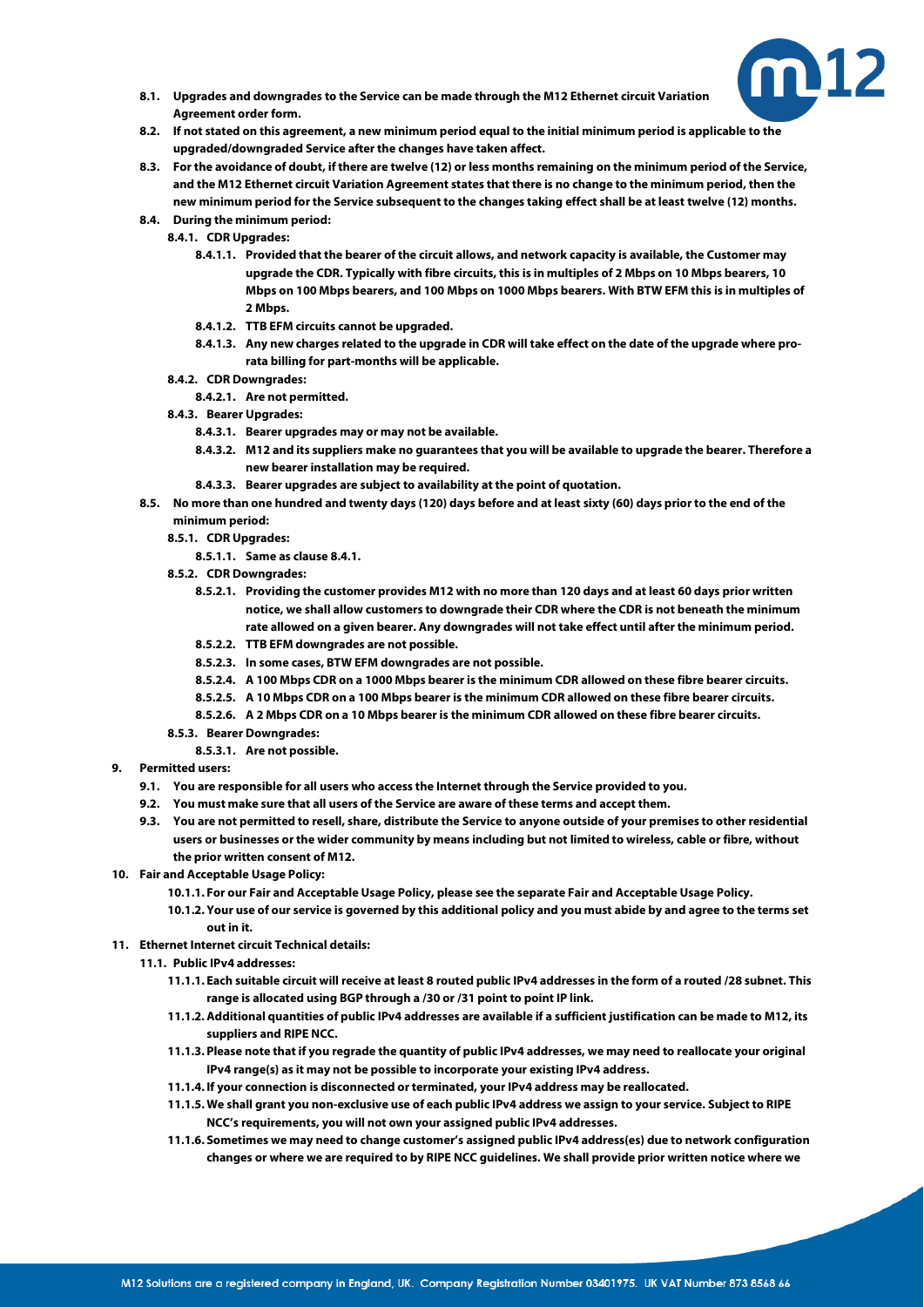

**are required to change your IPv4 address so you can make sufficient provisions to change any DNS records or update any services that require knowledge of your public IP address.**

- **11.1.7.Due to the worldwide shortage of public IPv4 address, Customers requiring more than 8 public addresses will be required to make a sufficient justification for their needs of multiple IPs. Customers will be encouraged to use Network Address Translation (NAT) and share services with Port Address Translation (PAT) on single IP addresses.**
- **11.2. IPv6:**
	- **11.2.1.At this time, we do not support the allocation to customers of IPv6 addresses. This is something that is in the roadmap for deployment with no timeframe on delivery or support.**
- **11.3. Reverse DNS:**
	- **11.3.1. Some customers may require a reverse delegated record, herein called rDNS or reverse DNS, for the IPv4 address assigned to their Service. M12 will allow customers to request an rDNS record be applied only if the domain name DNS A-record is pointing to the IP address whose rDNS record needs applying.**
- **12. Non-permitted actions:**
	- **12.1. The specific terms for non-permitted actions when using the service are set out in the separate Fair and Acceptable Usage Policy.**
- **13. Payment Terms:**
	- **13.1. You have a responsibility to pay the Charges for the Services you're receiving from M12. Some charges are payable in advance of the service going live, others are payable from the day that the Service goes Live. Recurring Charges (MRC) will be collected in advance, while one-off fees will be collected in arrears.**
	- **13.2. Our Charges include the following fees:**
		- **13.2.1. Monthly Recurring Charge (MRC): A recurring Charge, paid monthly in advance, for the provision of your monthly service. The first payment will be pro-rated from the time of connection to the end of the month.**
		- **13.2.2. Connection/Installation fee: A one-off charge, paid at the time of activating your account unless your installation charge has been amortised into the monthly service fee or where a specific promotion has provided "free installation".**
		- **13.2.3. Excess Construction Charges (ECCs): Where excess construction charges have been identified to deliver the Service, a one-off, in advance charge for the ECCs is applicable. This is due immediately after the customer has accepted the ECCs prior to the service going live.**
		- **13.2.4. CPE Service Fee: Paid if M12 needs to replace or repair your CPE device(s) due to faults caused by MBORC or where the fault was caused by the actions of the Customer.**
		- **13.2.5.NTE Service Fee: Paid if the carrier needs to replace or repair your NTE device(s) due to faults caused by MBORC or where the fault was caused by the actions of the Customer.**
		- **13.2.6. Cancellation fee: Paid if costs have already been incurred by M12 to process your order and subsequent cancellation if you cancel your order before the Services connection date, on top of any costs of providing the Services.**
		- **13.2.7. Reactivation fee: Paid if your account has been suspended because of failure to pay M12 for the charges.**
		- **13.2.8. Early termination fee: Paid if you cancel your service before the minimum term or subsequent new minimum term has been reached.**
	- **13.3. Calls to our customer support team are classified as a local geographic rate call (0845 numbers) and can be charged at 5ppm from BT landlines other networks may vary. Calls to M12 direct numbers are charged at local rates (01 numbers) and these may be included at no additional cost as part of your mobile or landline telephone phone contract.**
	- **13.4. Additional information and full details of our services and pricing can be requested by the M12 sales department or your account manager. If there is a conflict relating to pricing between these Terms and any sales order, then the information on our sales order will take precedence; otherwise in the case of any other conflict these Terms will govern.**
	- **13.5. M12 accepts payment for the Service only by direct debit. If direct debit is not available, we reserve the right to charge an additional administrator fee equal to 5% of the monthly recurring Service charge. We usually require last quarter in advance as a deposit throughout the minimum term as a security deposit. We prefer payments by direct debit to keep our processing fees low, to improve efficiency, and to ensure that continuity of your service is maintained. If your account details change you must notify M12 immediately to ensure continuity of your service.**
	- **13.6. Our billing date for invoices is the 1st of the month and collection via Direct Debit is usually the 16th of the month, or the next working day after the 16th of the month.**
	- **13.7. M12 will email you a new invoice in the first week of each month and you are responsible for viewing and storing local copies of these invoices.**
	- **13.8. You must pay M12 all sums due to M12 in full and you cannot deduct or withhold any part of the sums you owe us, except as permitted by law.**
	- **13.9. Interest may be charged by M12 if you do not pay us in full by the due date. M12 may charge you interest on any overdue payments from the date you should have paid until M12 receives full payment of the amount you owe including full interest (whether before or after judgement) at the rate of 5% per month above the HSBC base rate.**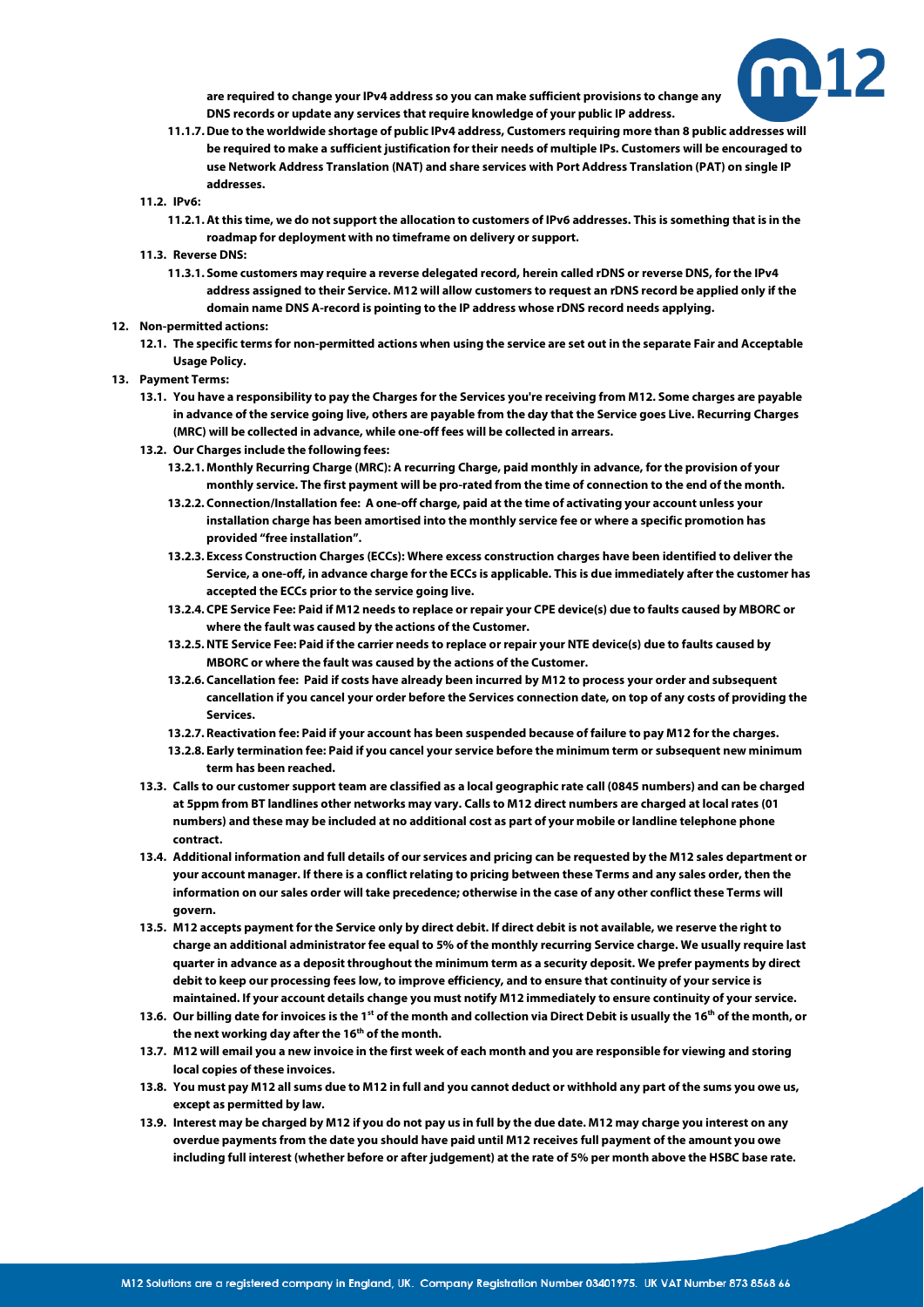

- **13.10. Please be advised that in the event of M12 not receiving full payment for services provided, M12 have the right to suspend or terminate your services and take any steps necessary to recover the amount due and any termination fee (including any costs incurred collecting the funds owed).**
- **13.11. All service prices shown are exclusive of VAT at the prevailing rate, and our invoices show VAT payable as a separate item on each invoice.**
- <span id="page-11-0"></span>**14. Definition of Force Majeure:**
	- **14.1. In this clause, "Event of Force Majeure" means an event beyond the control of M12 and its suppliers, which prevents a Party from complying with any of its obligations under this Contract, including but not limited to:**
		- **14.1.1.Acts of God (including fire, flood, earthquake, storm, hurricane or other natural disaster);**
		- **14.1.2. War, invasion, act of foreign enemies, hostilities (regardless of whether war is declared), civil war, rebellion, revolution, insurrection, military or usurped power or confiscation, terrorist activities, nationalisation, government sanction, blockage, embargo.**
		- **14.1.3. Interruption or failure of electricity or telephone service;**
		- **14.1.4. Wireless interference;**
		- **14.1.5. Failure of the wider Internet, or Internet's systems such as domain name system, routing, peering or transit affecting a wide number of other providers**
- **15. Moving Services between addresses:**
	- **15.1. If you are moving address and your new address is in an area that's covered by M12's, its supplier and its carrier, then the Services will simply be moved to your new address.**
	- **15.2. Such moves are called "B-end shifts".**
	- **15.3. A new connection fee will need to be paid. This fee can be quoted prior to the move order. Please contact your M12 representative for more information.**
	- **15.4. Sometimes, especially if the area is more poorly connected than the previous location, the MRC may increase. Again, this fee can be quoted prior to the move order.**
	- **15.5. B-end shifts cannot occur during the initial twelve (12) months of a Service being live. Services can only be moved after the first twelve (12) months have elapsed.**
	- **15.6. If M12 is unable to move the Service to the new address location due to its own, or its supplier's or carrier's lack of service availability, then our standard cancellation terms of the contract will apply if the Service is not required to stay.**
	- **15.7. Ethernet move orders are subject to M12's Ethernet circuit Variation Agreement.**
		- **15.7.1. If not stated on this agreement, a new minimum term equal to the initial minimum term is applicable to the moved Service after the Service goes live in the new location.**
		- **15.7.2. For the avoidance of doubt, if there are twelve (12) or less months remaining on the minimum period of the Service, and the M12 Ethernet circuit Variation Agreement states that there is no change to the minimum period, then the new minimum period for the Service subsequent to the move shall be at least twelve (12) months.**
- <span id="page-11-1"></span>**16. Performance of Internet Ethernet circuits:**
	- **16.1. The performance of the Service and times experienced will depend on a range of factors, including but not limited to Internet congestion, remote server demand and available bandwidth. The Internet is a contended network.**
- **17. Minimum Period/Minimum Term:**
	- **17.1. M12 Solutions standard minimum period for Ethernet circuits is thirty six (36) months from the date the Services are connected and are handed over to the Customer for use.**
	- **17.2. Sometimes our minimum period may be different, and this will be indicated on the M12 Ethernet circuit Agreement order form. At no point shall the initial minimum period be less than twelve (12) months and if there is a conflict between the M12 Ethernet circuit Agreement order form and these terms on this particular clause, these terms shall take precedence.**
	- **17.3. For the avoidance of doubt, if the minimum period is not listed on the order form, then our standard minimum period of thirty six (36) months shall apply from date of connection and customer hand over.**
	- **17.4. Please see clause[s 8.2,](#page-9-1) [8.3,](#page-9-2) [15.7](#page-11-1) relating to any changes (if applicable) of the minimum period when changes of the Service during the minimum period occur.**
- **18. Cancellation/Termination:**
	- **18.1. Notice period:**
		- **18.1.1. You are required to provide M12 at least sixty (60) days' notice but no more than one hundred and twenty (120) days written notice before the end of the minimum period. If no written notice has been provided, then the contract will roll over automatically into a new annual period.**
	- **18.2. Early Termination Fee:**
		- **18.2.1. Should you decide to cancel your Service before the end of the minimum period, you will have to pay for all of the remaining service charges until the end of the current minimum period, or the new annual period if the contract has rolled over. For the avoidance of doubt, if you cancel your service after signature on our contract for any reason you will be liable in full for all the service charges as if the service was installed and provisioned. We may offer a goodwill discount for early settlement of our subsequent invoice. The only exception is associated to ECC's referenced in clause 3.73**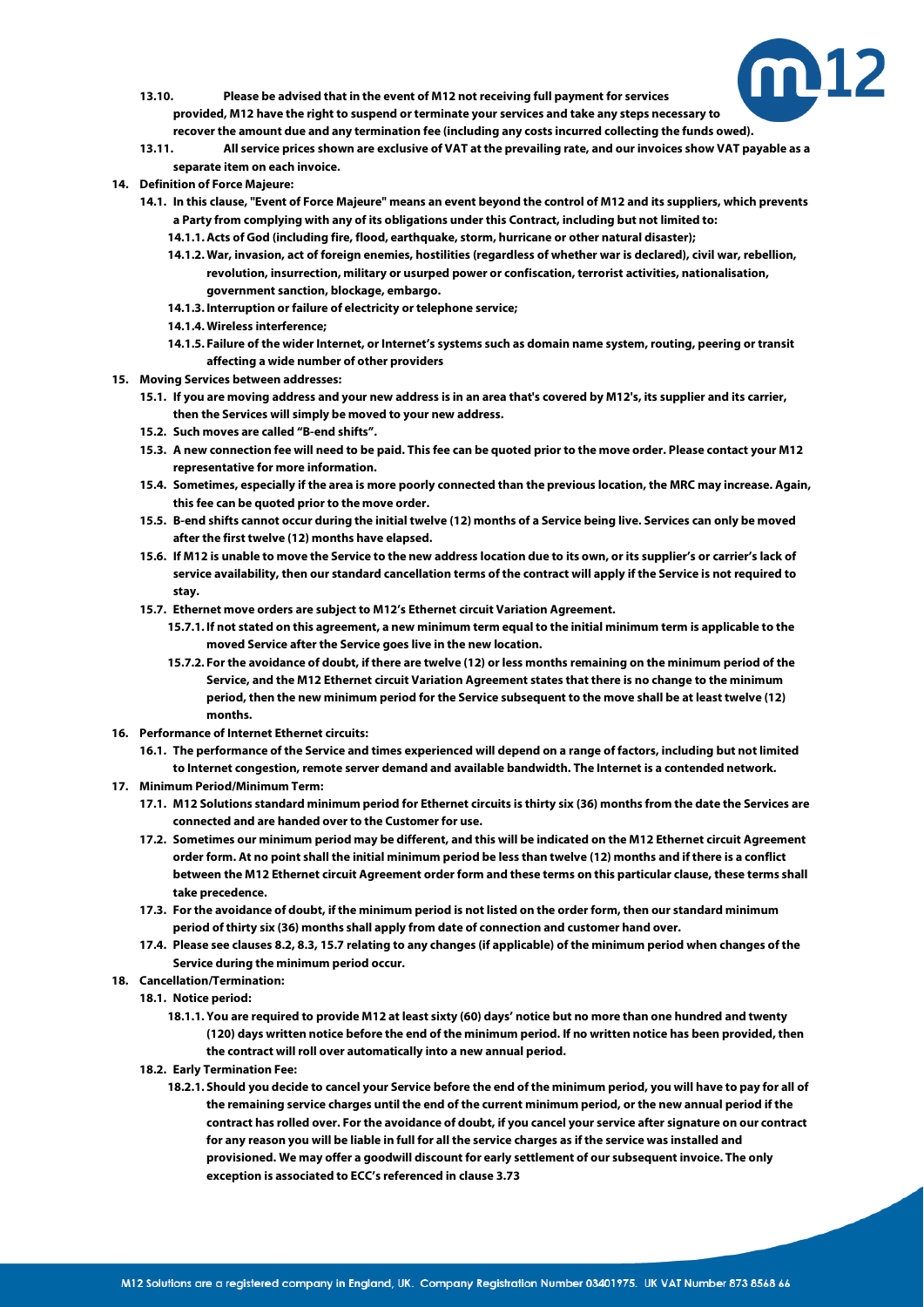

- **18.3. We may terminate your contract or suspend all or part of your service if:**
	- **18.3.1. You or others misuse our Service (see our 'Fair and Acceptable Usage Polity').**
	- **18.3.2. You otherwise breach our terms.**
	- **18.3.3. You are persistently abusive or make threats, repeatedly cause a nuisance or annoyance or otherwise act illegally or inappropriate towards our staff or contractors.**
	- **18.3.4. You do not pay us, by the due date, any money you owe us.**
- **18.4. Either party may terminate your contract by giving 30 days written notice to the other:**
	- **18.4.1. If there has been a material breach of these terms by the other party and this isn't rectified within 30 days of a written notice notifying of the breach.**
	- **18.4.2. If an event, outside our reasonable control, prevents us providing the Services for more than 30 days.**
	- **18.4.3. If the other is unable to pay its debts (within the meaning of section 123 of the Insolvency Act 1986); or becomes insolvent or bankrupt; or is subject to an order or a resolution for its liquidation, administration, winding-up or dissolution (otherwise than for the purposes of a solvent amalgamation or reconstruction); or makes an application to a court of competent jurisdiction for protection from its creditors generally; or has an administrative or other receiver, manager, trustee, liquidator, administrator or similar officer appointed over all or any substantial part of its assets; or enters into or proposes any composition or arrangement with its creditors generally; or is subject to any analogous event or proceeding in any applicable jurisdiction; or 18.4.4. by M12, without cause, after any initial Minimum Period. M12 Solutions will provide 60 days written notice.**
- **18.5. If M12 is entitled to suspend your Service then all Charges for your Service will remain payable by you notwithstanding such suspension. If M12 is entitled to terminate your Service (other than in accordance to clauses 18.4.2 and 18.4.4), then M12 will be entitled to charge you for the Charges which would have been payable to M12** 
	- **as if you had provided us with a termination notice on the date of such termination.**
- **19. Your obligations:**
	- **19.1. You agree that you will comply fully with your obligations under these Terms, and at all times:**
		- **19.1.1. Comply with the terms set out in M12's 'Fair and Acceptable Usage Policy' (as published on our website and advised to you from time to time) and ensure that any others using M12's Services via your account comply with the 'Fair and Acceptable Usage Policy' as well.**
		- **19.1.2. Keep your security information safe and tell M12 immediately if you become aware of any improper disclosure of your security information or unauthorised use of the Services through your account.**
		- **19.1.3. Provide accurate information to M12 (especially during the ordering process) and ensure that this information is always kept up to date and accurate.**
		- **19.1.4. Ensure that your equipment and software complies with all applicable laws and standards and that you have any necessary licenses before you use it to connect to the M12 network and ensure that your equipment and software is compatible with our Equipment.**
		- **19.1.5. Only you control the content you upload or download using the M12 network. We have no responsibility for any such content.**
		- **19.1.6. Comply with these Terms and any reasonable instructions M12 gives you.**
		- **19.1.7. Indemnify M12 against all losses, liabilities, reasonable costs (including legal costs) and reasonable expenses which M12 may incur as a result of any third party claims against M12 arising from, or in connection with your misuse of the Services or breach of these Terms.**
		- **19.1.8. Indemnify M12 against any direct, indirect, consequential, incidental or special damages or any loss of profits, revenue, goodwill or anticipated savings whether sustained by the Customer or any other party even if advised of the possibility of such loss or damages.**
		- **19.1.9.All amounts due to M12 shall be paid in full (without deduction or withholding except as required by law) and you shall not be entitled to assert any credit, set-off or counterclaim against M12 in order to justify withholding payment of any such amount in whole or in part**
		- **19.1.10. From time to time, M12 may (without notice to you) review, record or check your use of M12's Services where M12 is required to do so to ensure compliance with any laws or regulations or where ordered to do so by any court or other body or authority with the power to require such monitoring and for our own internal purposes to ensure compliance with these Terms and the 'Fair and acceptable usage policy'.**
- **20. Changes:**
	- **20.1. M12 may need to change these Terms, including the Charges at any time subject to providing you with 30 written days notice in writing. Current terms of business are available for download a[t www.m12solutions.co.uk/terms](http://www.m12solutions.co.uk/terms)**
	- **20.2. If we increase the Charges for elements of the Service you are using. M12 Solutions guarantee to not charge more than 10% above the monthly charge in any calendar year and may only pass on reasonable increases in costs from its suppliers or charge to cover any increased administrative or support costs.**
	- **20.3. For any changes to our Terms that are required for legal or regulatory purposes, we may not be able to provide 30 days' notice, but we will endeavour to provide as much notice as possible.**
	- **20.4. Such Changes to M12 Solutions terms will be posted on our website and notifications sent to you by E-mail.**
- **21. General**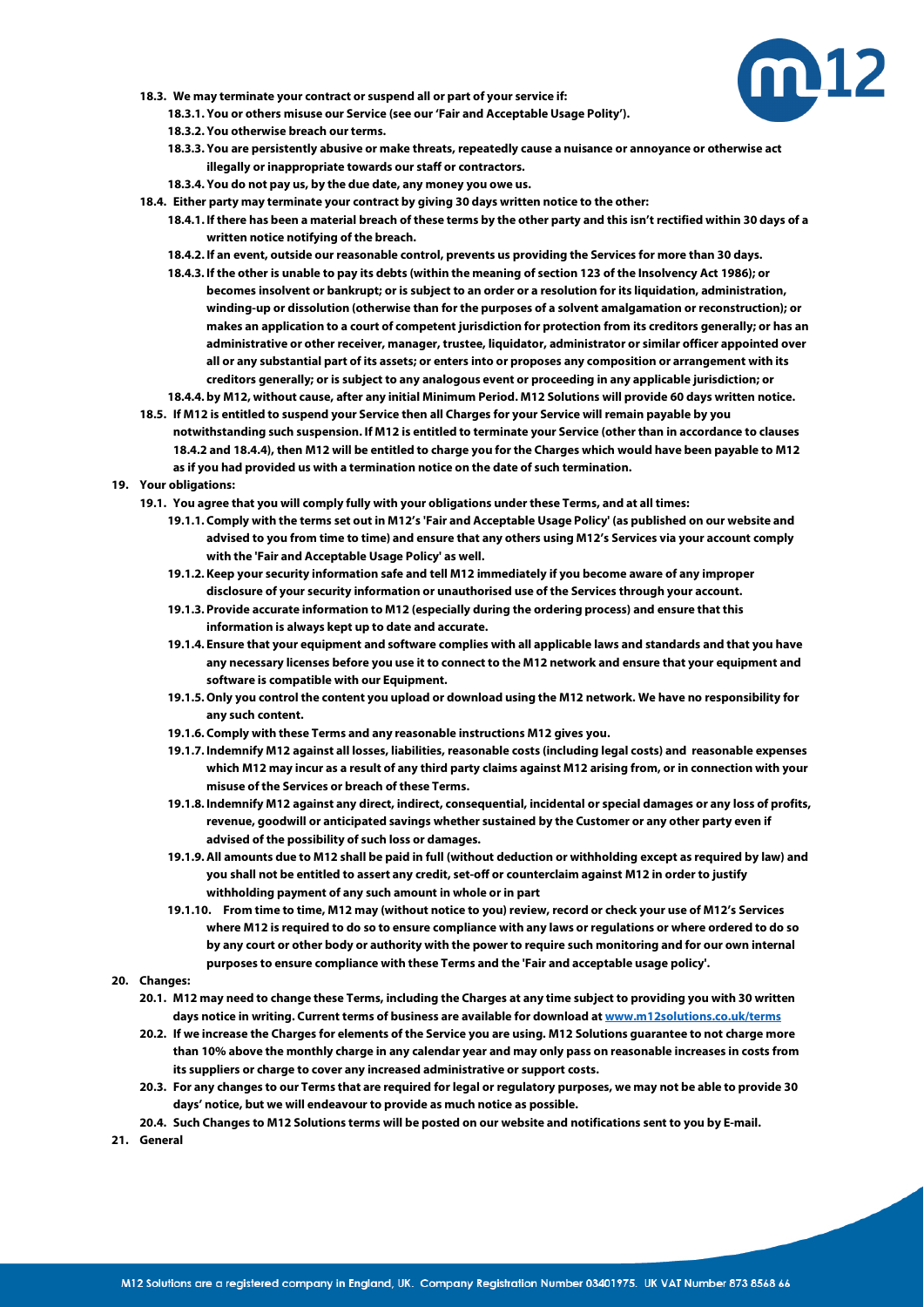

- **21.1. Assignment: The Customer cannot sell, transfer or assign its rights or obligations under this agreement without the written consent of M12. No such assignment, even if consented to, shall relieve the other party of its obligations under this agreement prior to the date of such assignment.**
- **21.2. M12 Solutions may assign this contract without reference to the customer.**
- **21.3. If the Customer ceases to trade and does not agree to settle the termination figure from its retained assets, the Directors in the case of the Customer being a Limited Company, agree to be jointly and severally liable to pay M12 Solutions the termination figure. In the case of partnerships or sole trader businesses the individual(s) will be personally liable to pay the termination charge.**
- **21.4. Waiver: The waiver or failure of either party to exercise any right provided for in this agreement shall not be deemed a waiver of that or any other right in this Agreement**
- **21.5. Invalidity: If any provision of this agreement is held by a court of competent jurisdiction to be contrary to law, the remaining provisions of this agreement will remain in full force and effect.**
- **21.6. Whole agreement: This contract, together with any document expressly referred to in any of its terms, contains the entire agreement between the parties relating to the subject matter covered and supersedes any previous agreements, arrangements, undertakings or proposals, written or oral.**
- **21.7. Notices: Notices sent pursuant to this agreement shall be in writing and may be delivered by hand or sent by post by e-mail or faxed with hard copy confirmation by post in the case of notice of termination. This will be sent to the recipient at its address shown or at such other address as may be notified in accordance with this clause or, in the case of a company, to its registered office. Notices hand delivered or faxed shall be deemed received on delivery and those posted on the second working day after they are posted.**
- **21.8. Headings: The headings shall be disregarded in construing this agreement.**
- **21.9. Law: English Law shall govern this agreement. The parties submit to the non-exclusive jurisdiction of the English courts.**

### <span id="page-13-0"></span>**Last updated on 17/07/2012**

### **FAIR AND ACCEPTABLE USAGE POLICY – ETHERNET CIRCUITS**

- **1. Definitions:**
	- **M12 Solutions Limited ('M12', 'M12 Solutions', 'us', 'we', 'our') is a provider of various Internet services, registered in England and Wales (Company no:03401975 and VAT no: 873856866). Our registered office and principle place of business is at 3 The Belfry, Solent Business Park, Fareham, Hampshire, PO15 7FJ.**

**The following definitions used in these terms and conditions shall have the meanings given to them below: - 'Charges' means any charges which the Customer is liable to pay under this Contract, for example installation costs, line rentals, circuit rentals, management fees, etc.** 

**'Credit Limit' means the credit limit agreed between M12 and the Customer in this Contract. Unless otherwise agreed, the credit limit shall be the equivalent of one month's billing of network services. Plus 30 days credit of any other goods or services provided by M12 Solutions, including Equipment or maintenance services.** 

**'Customer' means the person or body corporate contracting M12 Solutions to supply the Service(s) under this Contract** 

**'CDR' means committed data rate, the dedicated level of symmetrical Internet bandwidth measured in megabits per second (Mb/s or Mbps).**

**'Equipment' means any Equipment or products supplied by M12 Solutions to the Customer as part of the Service such as Customer Access Radios, WiFi access points, routers, modems and associated cables, fibre and filter(s). 'IP address' mean the unique Internet Protocol address assigned to your connection.**

**'Minimum Notice' means the notice required to terminate the relevant Service.**

**'Minimum Period' means the minimum period for the supply of the relevant service.**

**'Prices' means the prices for the relevant Service as amended by M12 Solutions from time to time.**

**'RIPE NCC' means Réseaux IP Européens Network Coordination Centre, the body responsible for administering IP addresses with Europe, the Middle East and parts of central Asia.**

**'Service' or 'Services' means the supply, connection and provision of the M12 Internet connection. The Internet connection method may include access by Radio, fibre optic or copper.**

**'Property' means the Customer's Property at which any Equipment shall be installed (and programmed) if necessary and/or the Service provided.** 

- **2. Introduction:**
	- **2.1. The following list details all the uses of M12's services that we consider unacceptable - in other words, unfair and unacceptable usage. M12 maintains and promotes a policy of fair and acceptable usage at all times, so please ensure that any use of M12's services, by yourself or anyone who connects to the service doesn't in any way contradict the restrictions listed below. You will also find your responsibilities to help keep our network secure listed at the end of this Fair and acceptable usage policy (the 'Policy').**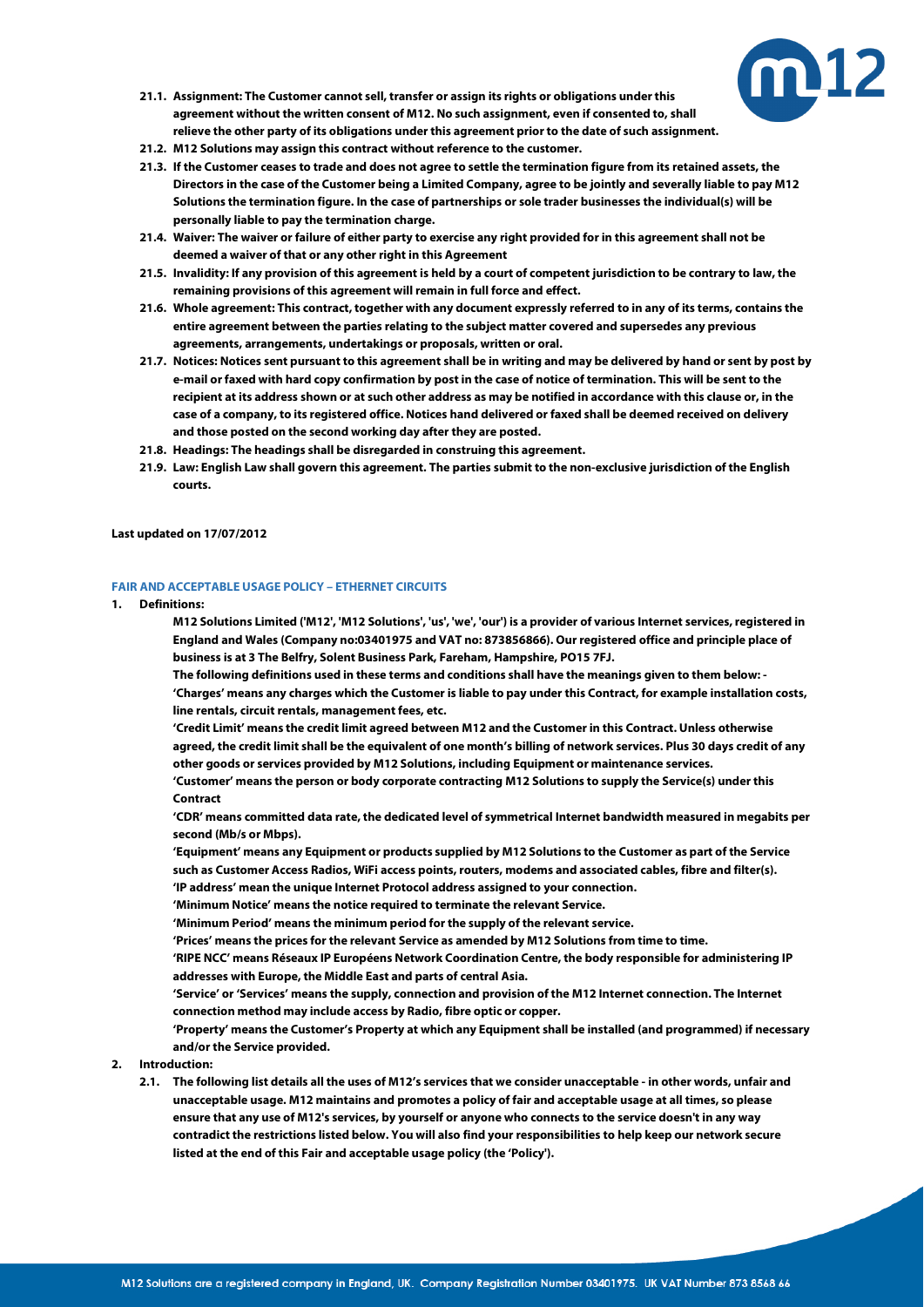

- **2.2. Please ensure that anyone using your account to access M12's Internet services agrees with this Policy and is aware of their obligations under it. This extends to employees, office workers or guests or any one accessing the Service through your connection either knowingly or otherwise.**
- **3. The Service CANNOT be used for the following:**
	- **3.1. Unlawful, fraudulent, criminal or otherwise illegal activities**
	- **3.2. Sending, receiving, publishing, posting, distributing, disseminating, encouraging the receipt of, uploading, downloading, recording, reviewing, streaming or using any material which is offensive, abusive, defamatory, indecent, obscene, unlawful, harassing or menacing or a breach of the copyright, trademark, intellectual property, confidence, privacy or any other rights of any person**
	- **3.3. Sending or uploading unsolicited emails, advertising or promotional materials, offering to sell any goods or services, or conducting or forwarding surveys, contests or chain letters except that business customers are permitted to send marketing communications in accordance with the Privacy and Electronic Communications Regulations 2003 if sent in batches of no more than fifty (50) emails at any time, each individual campaign being sent to no more than five hundred (500) recipients, with no more than five (5) campaigns per month**
	- **3.4. Knowingly or negligently transmitting or uploading any electronic material (including, without limit, files that contain viruses, corrupted files, or any other similar software or programmes) which is known or likely to cause, interrupt, damage, destroy or limit the functionality of any computer software, hardware or telecommunications Equipment owned by M12 or its supplier's and provider's or any other Internet user or corporation**
	- **3.5. Activities that invade another's privacy, cause annoyance, inconvenience or needless anxiety to any person**
	- **3.6. Activities that are in breach of any other third party's rights, including downloading, installation or distribution of pirated software or other inappropriately licensed software, deletion of any author attributions, legal notices or proprietary designations or labels in any file that is uploaded, falsification of the origin or source of any software or other material**
	- **3.7. Anything that may disrupt or interfere with M12's, its supplier's or provider's network or services or cause a host or the network to crash**
	- **3.8. Launching "denial of service" (DoS) attacks; "mail bombing" attacks; or "flooding" attacks against a host or network**
	- **3.9. Granting access to your M12 services to others not residing at the premises at which these Internet services are provided**
	- **3.10. Circumventing the user authentication or security process of a host or network**
	- **3.11. Creating, transmitting, storing or publishing any virus, Trojan, corrupting programme or corrupted data**
	- **3.12. Monitoring or recording the actions of any person entitled using your connection without their knowledge or any person or thing outside of your premises including, without limitation, any public highway or roadway or another person's business premises**
	- **3.13. Collecting, streaming, distributing or accessing any material that you know, or reasonably should know, cannot be legally collected, streamed, distributed or accessed.**
- **4. Security**
	- **4.1. You are responsible for taking all reasonable steps necessary to prevent a third party obtaining access to the network.**
	- **4.2. You must immediately advise us if you become aware of any violation or suspected violation of these Security provisions.**
	- **4.3. Usage by others using the service without your knowing:**
		- **4.3.1. You are responsible for all uses made of M12's Internet services through your account (whether authorised or unauthorised) and for any breach of this Policy whether an unacceptable use occurs or is attempted, whether you knew or should have known about it, whether or not you carried out or attempted the unacceptable use alone, contributed to or acted with others or allowed any unacceptable use to occur by omission. You agree that M12 are not responsible for any of your activities in using the network. It's your responsibility to determine whether any of the content accessed via M12's Internet service is appropriate for children or others in your premises to view or use. It's not M12's responsibility to filter or make provisions to restrict access to certain websites some may find offence.**
- **5. E-mail:**
	- **5.1. M12 reserves the right to block any E-mails passing through out network that have the characteristics of SPAM email. We may contact you to inform you if you're emails have been classified as SPAM and any SPAMing activities made by you may result in a suspension or termination of service.**
- **6. Data usage and excessive network use:**
	- **6.1. Unless otherwise stated on the M12 Ethernet circuit Agreement order form, Ethernet Internet circuits are usually provided with no specific data transfer limit, i.e. their usage is unmetered and uncapped.**
	- **6.2. Ethernet circuits are provided with a set CDR and Customers can use the Service as much or as little as they wish subject to complying with the terms and fair usage policy governing the Service and provided they stay within the CDR of the provided Service.**
- **7. Breach of policy**